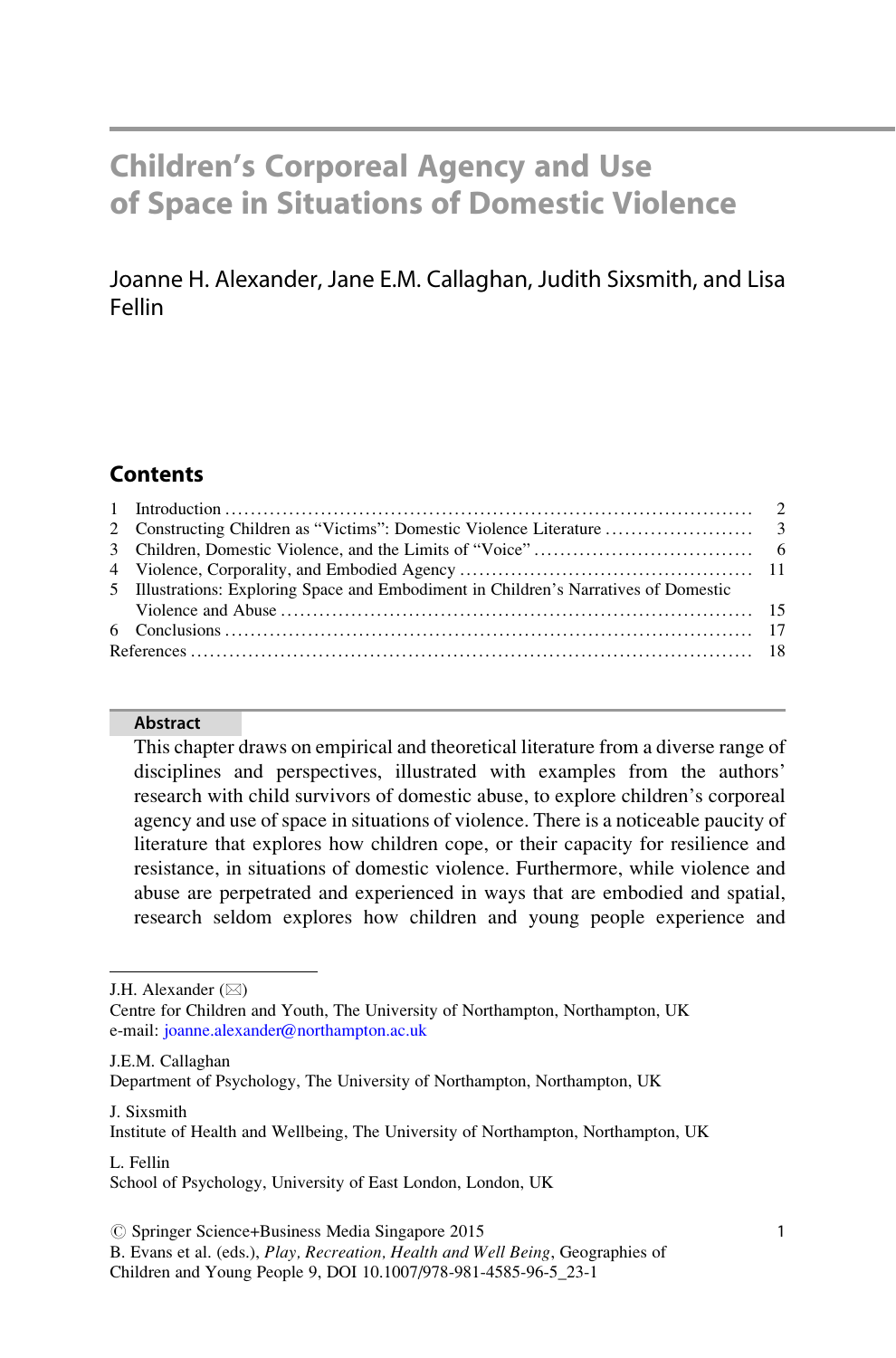manage living in violent situations in corporeal and spatial ways. This chapter highlights the need for future research to consider children's capacity for agency and resilience, taking into account spatial and corporeal contexts and experiences of violence in order to balance problem-focused debates around children's experiences of domestic abuse with a more resilience-focused lens. Findings illustrate children as capable and active agents, resourceful and inventive in their capacity to use, produce and construct physical, embodied, and relational spaces for security, comfort and healing during and after living within violent and volatile contexts.

#### Keywords

Domestic violence • agency • resistance • resilience • corporeality • spatiality • visual methods • photo elicitation • graphic elicitation

## 1 Introduction

Within a large body of domestic violence literature, there is a noticeable lack of empirical and theoretical work which engages with the embodied and spatial experience of violence. This includes a lack of attention to the ways in which children use physical space to produce resistant embodied agency (Callaghan et al. [2016a](#page-17-0)). Work undertaken within the field of children's geographies continues to provide insight into children's interactions with and within their environments, and to the way space and place are meaningful in children's lives. There has been some interesting work undertaken by children's geographers exploring how children use outside spaces in contexts of conflict and war. However, the use of home space in contexts of domestic violence has largely been neglected in children's geography and in the social sciences more generally, with a few notable exceptions (Øverlien [2011,](#page-19-0) [2012](#page-19-0); Wilson et al. [2012\)](#page-20-0). Researchers in the field of children's geography provide valuable insight into the complexities, obstacles, and ethical issues of conducting research with children (see Skelton [2008;](#page-19-0) Darbyshire, MacDougall, and Schiller [2005](#page-17-0)) and are increasingly placing importance on the investigation of embodied, corporeal, and lived experience of bodies in context (Hörschelmann and Colls [2010;](#page-18-0) Horton and Kraftl [2006](#page-18-0)). There is a need for this work to be extended though, to include critical analysis of the body within situations of violence and the interconnections between embodied and spatial experiences, particularly as the perpetration and experience of violence operate on spatial and corporeal levels.

This chapter draws on empirical and theoretical literature from a diverse range of disciplines and perspectives, illustrated with examples from the authors' research with child survivors of domestic abuse, to explore the experiences of children who have lived in situations of domestic violence and abuse. An investigation of these experiences challenges the dominant representation of children who experience domestic violence as passive victims, damaged by their experiences. The aim of this chapter is to challenge discourses of damage, through an exploration of children's corporeal agency and use of space in violent contexts.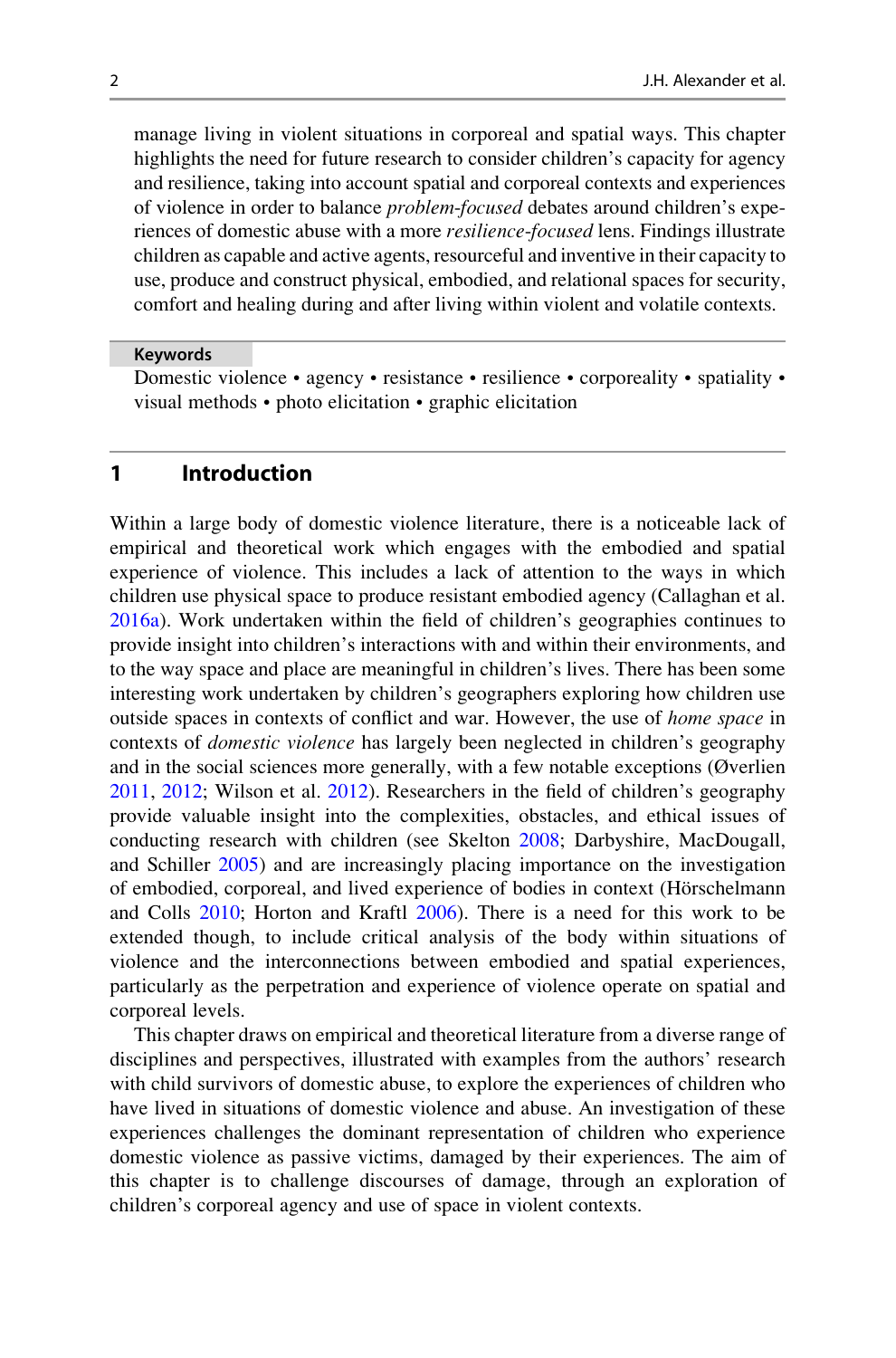This chapter is composed of three key sections; the first presents a review of domestic violence literature, the second discusses the ethical and practical issues of involving child survivors of domestic abuse in the research process. The third section considers the survivor's body in the context of violence and illustrates children's capacity for agency using data from the authors' project "Understanding Agency and Resistance Strategies: Children in Situations of Domestic Violence and Abuse" (UNARS).

Throughout the chapter, the terms "children" and "young people" are used interchangeably to refer to persons aged up to and including 18 years. "Domestic abuse" and "domestic violence" are also used interchangeably. As of March 2013, the UK Home Office defines domestic violence as:

Any incident or pattern of incidents of controlling, coercive or threatening behaviour, violence or abuse between those aged 16 or over who are or have been intimate partners or family members regardless of gender or sexuality. This can encompass but is not limited to the following types of abuse: psychological, physical, sexual, financial, emotional  $[\ldots]$ . (see Home Office [2013](#page-18-0), p. 2)

This is the working definition which framed the UNARS project. In addition, authors considered children's experiences of domestic violence as a violation of one's own personal space, both in the sense of their body and their familial and intimate environment.

## 2 Constructing Children as "Victims": Domestic Violence Literature

In this section, psychological and social research on children affected by domestic violence and abuse is reviewed to explore how "the child" is constructed within this literature.

Overwhelmingly, domestic abuse discourses have centered on trauma, harm, and detrimental implications to mental health and wellbeing and to social, emotional, and behavioral development (Anda et al. [2006](#page-17-0); Ehrensaft et al. [2003](#page-18-0); Meltzer et al. [2009;](#page-18-0) Repetti et al. [2002](#page-19-0)). Wolfe et al. ([2003\)](#page-20-0) conducted a meta-analysis into the effects of children's exposure to domestic abuse; findings suggest that research has consistently reported negative effects on emotional and behavioral functioning and social competence. Neurophysiological research tends to emphasize abnormal development of neurophysiological and intrapsychic processes as a consequence of experiencing domestic violence (e.g., Vythilingam et al. [2002;](#page-19-0) Shonkoff and Garner [2012;](#page-19-0) Gerhardt [2004\)](#page-18-0). Permanent negative impacts on neurophysiological development are considered to be a result of extreme stress induced by childhood trauma (Osofsky [1995;](#page-19-0) Shonkoff and Garner [2012\)](#page-19-0). Brain structures thought to be responsible for memory storage and retrieval, and mood and anxiety regulation are reportedly smaller in adults who suffered childhood trauma (Gerhardt [2004](#page-18-0); Frodl et al. [2010;](#page-18-0) Vythilingam et al. [2002](#page-19-0)). Physical health and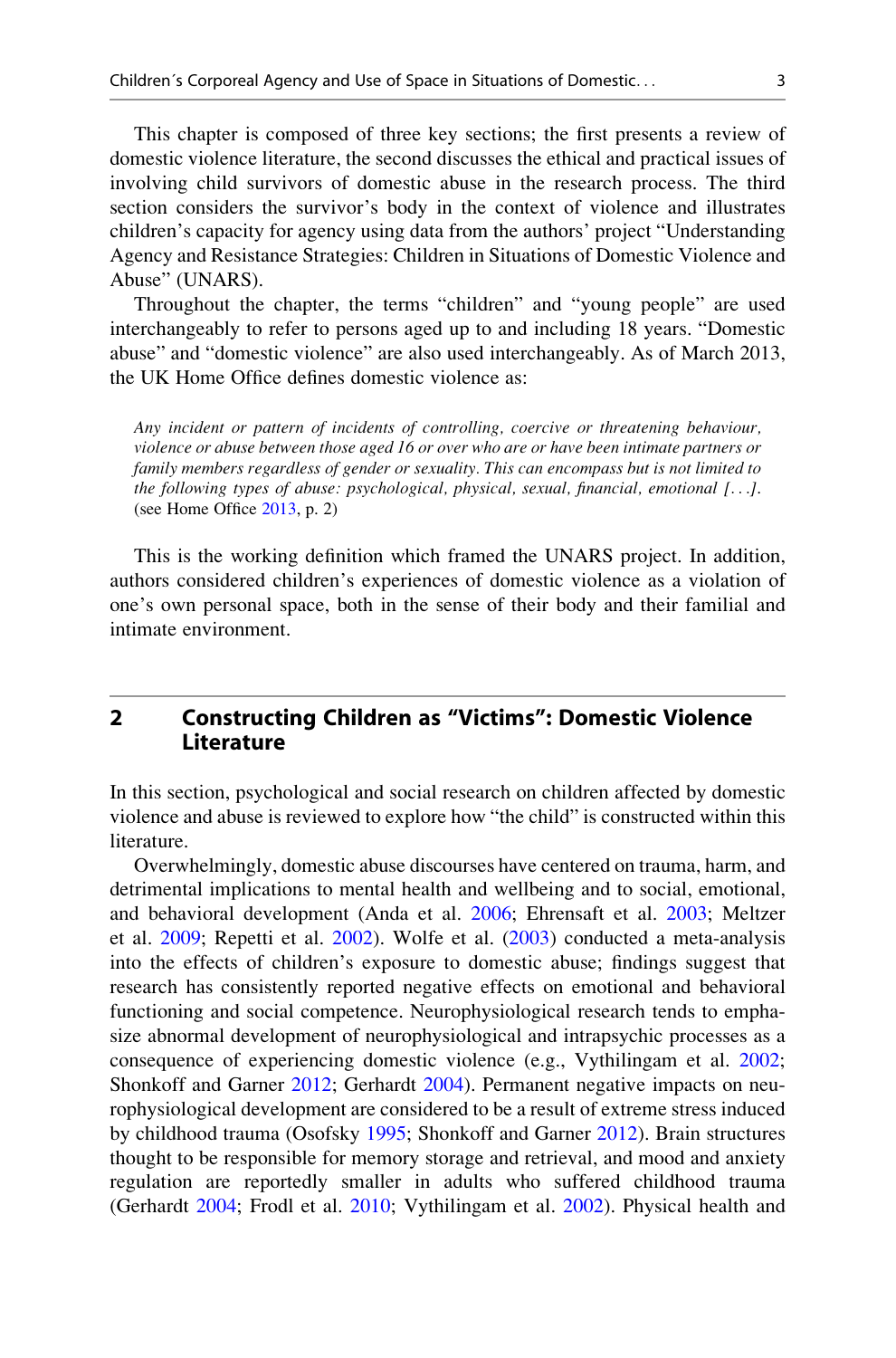development are also considered to be negatively affected by the stress response which suppresses the immune system, digestion and growth, thereby impacting upon general health and wellbeing in the long-term (Anda et al. [2006](#page-17-0); Rothschild [2000;](#page-19-0) Sapolsky [2000](#page-19-0), [2004\)](#page-19-0). Hester et al. ([2007,](#page-18-0) pp. 64, 84) suggest that child survivors can experience depression, introversion, aggression, and symptoms of post-traumatic stress disorder (PTSD) such as detachment, impaired memory, hypervigilance, and flashbacks.

Intergenerational transmission is a highly influential and pervasive concept in the literature but is rarely critically examined. Literature tends to focus on the impact of transmission and the contributing factors, rather than exploring the complexities around the lived experience of being in families affected by violence in multiple generations, or the ways that spatial and embodied relationality might play a role in transmission. Often belying research and practice is the assumption that experience of domestic abuse in childhood creates irrecoverably damaged adults; and the detrimental effects of one generation are transmitted to subsequent generations, affecting childhood, adulthood, partner choice and offspring, children's children, and so on (Repetti et al. [2002\)](#page-19-0). Social Learning, from parent to child, is widely attributed as the process by which intergenerational transmission occurs. Counterintuitively though, research in the field of domestic abuse is more heavily focused on the negative influences "nonviolent" mothers have on their children than that of violent fathers (Bancroft and Silverman [2002](#page-17-0)). There is also an inherent gender bias apparent in the literature that tends to presume that children who have directly and/or indirectly experienced domestic violence will become future female victims or future male perpetrators (Ehrensaft et al. [2003](#page-18-0); Pears and Capaldi [2001\)](#page-19-0).

Findings are often reported without any hint of hope for remediation, further implying that damage is long-lasting if not permanent, becoming an inherent part of the self. But where amelioration and reparation is of concern within research and intervention, it is typically aimed at restoring "victims" to a former state of being, prior to experiences of domestic abuse (Evans and Lindsay [2008](#page-18-0)). The underlying assumption being that there was a former self, independent from the relational context, and that this former self is a favorable state to revert to. An area which escapes the lens of research, however, (possibly because it could be misinterpreted for promoting violence) is children's learning and development that might arise as a result of their difficult and challenging experiences.

Only within the last decade or so, amidst sustained and convincing discourses of deficit and harm, have there been enquiries into children's resilience, agency and capacity to cope with, and manage their experiences of violence (as exemplified by Katz [2015](#page-18-0); Buchanan et al. [2014;](#page-17-0) Buckley et al. [2006](#page-17-0); Collis [2013;](#page-17-0) Anderson and Danis [2006;](#page-17-0) Hester et al. [2007\)](#page-18-0). These authors call for a reframing of the ways that "victims" of domestic violence are perceived and studied. Such enquiries provide hope that a sense of balance and openness may be brought to the debate around domestic abuse and that those who experience violence may be studied and considered through a resilience-focused rather than a problem-focused lens.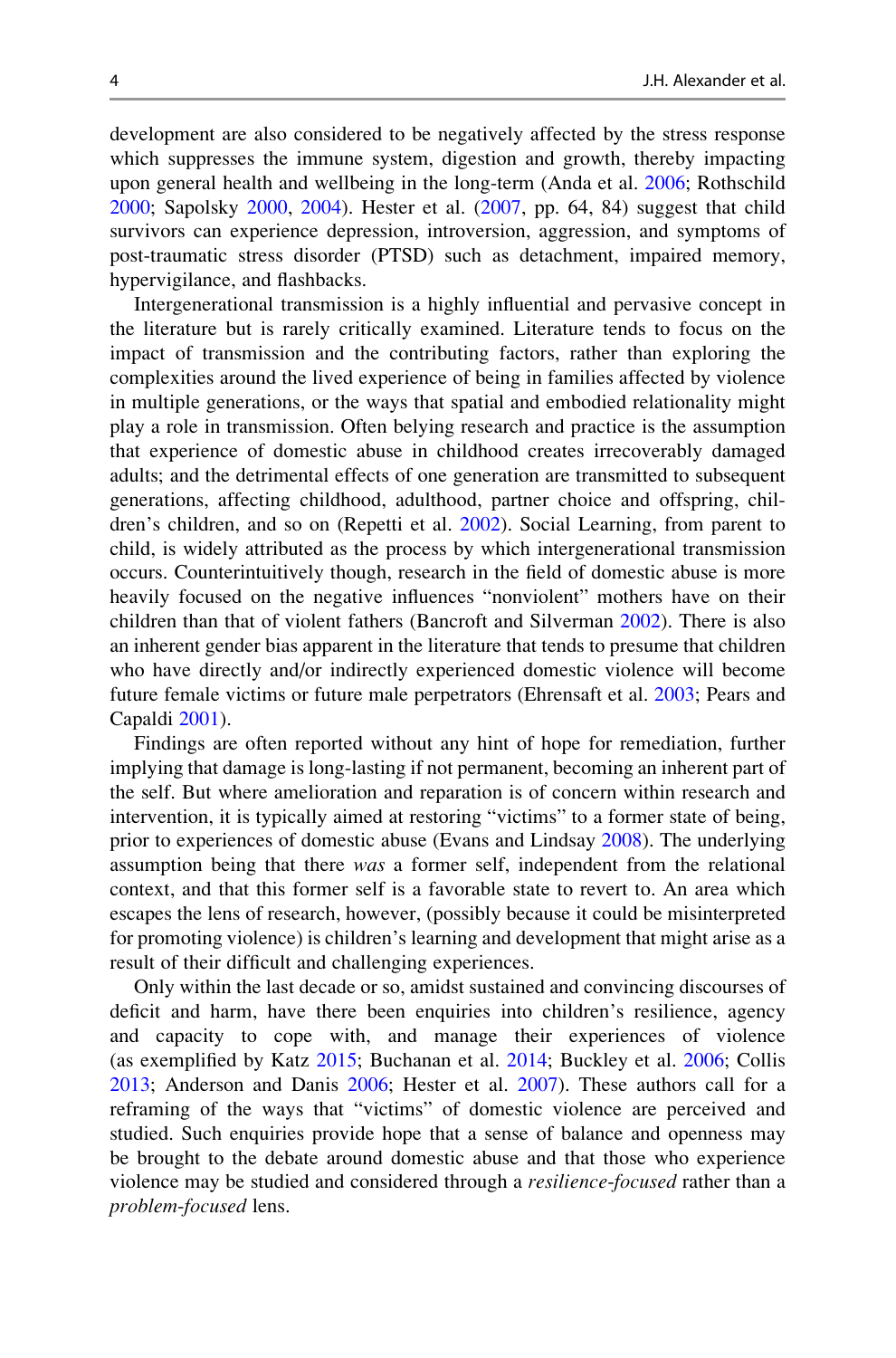Masten ([2011,](#page-18-0) p. 494) defines resilience as, "The capacity of a dynamic system to withstand or recover from significant challenges that threaten its stability, viability, or development." A research focus which does not deviate from resilience to acknowledge potential risks and vulnerabilities is equally as problematic as one entirely focused on harm (Masten [2011\)](#page-18-0). A balanced presentation of resilience and risk/vulnerability is particularly important since the historical use of the term "resilience," to describe an intrinsic personality trait, has left a legacy which has potential repercussions for current research (Luthar and Cicchetti [2000\)](#page-18-0) and policy. An overreliance on findings from resilience research could portray survivors as strong enough to withstand the adversity of domestic abuse. This could unintentionally give credence to a shift in social policy and commissioning practices towards the reduction or withdrawal of already limited fiscal allocation to domestic abuse, the protection of victims from violence, and the punitive measures and reformation of perpetrators.

"Problem-focused" explorations can provide knowledge of the potential short-, mid-, and long-term implications of violence. However, by adopting a resilience- or strengths-based approach to research and intervention, an improved understanding can be developed into how children and young people might be enabled to enhance positive aspects of themselves and their lives (Zimmerman [2013](#page-20-0)) and how they might be most safely supported to be resilient and appropriately resistant under circumstances of domestic violence (Anderson [2010\)](#page-17-0). Although Masten [\(2011](#page-18-0)) suggests that the introduction of resiliency theory to research and practice in clinical psychology and psychiatry has been transformative, there are still adverse contexts where resiliency theory is rarely applied, such as domestic violence.

Although an analytic model was not directly applied, the philosophy underpinning the UNARS action research project echoes the strengths-based approach and key associated principles to family support as described by Powell et al. [\(1997](#page-19-0), p. 1): "a philosophy based on family strength; a partnership approach to service provision; a family-centered, family-driven agenda; and an individualized response to family [and individual members'] needs and capacities...".

The positioning of those who experience domestic violence in childhood as irrecoverably traumatized is disconcerting not least because it reinforces and (re) produces representations of damage and powerlessness. The damage implied obscures the capacity of professionals, service providers, and researchers from seeing and building on children's agency and resilience. This is especially problematic when taken together with the (often hidden) implication that remediation is neither within the individual's nor the family's power. There is a need to explore and interrogate the reified concept of intergenerational transmission, particularly as it enables and ratifies stigmatization and oppression, and permits social, statutory, and professional quiescence. Finally, the singular notion of damage influences research such that data collection and analysis can be compromised by researchers inadvertently neglecting to fully consider holistic and contextualized understandings of the impacts of domestic violence, and in doing so obscure other possible insights. This is compounded by complexities around defining and measuring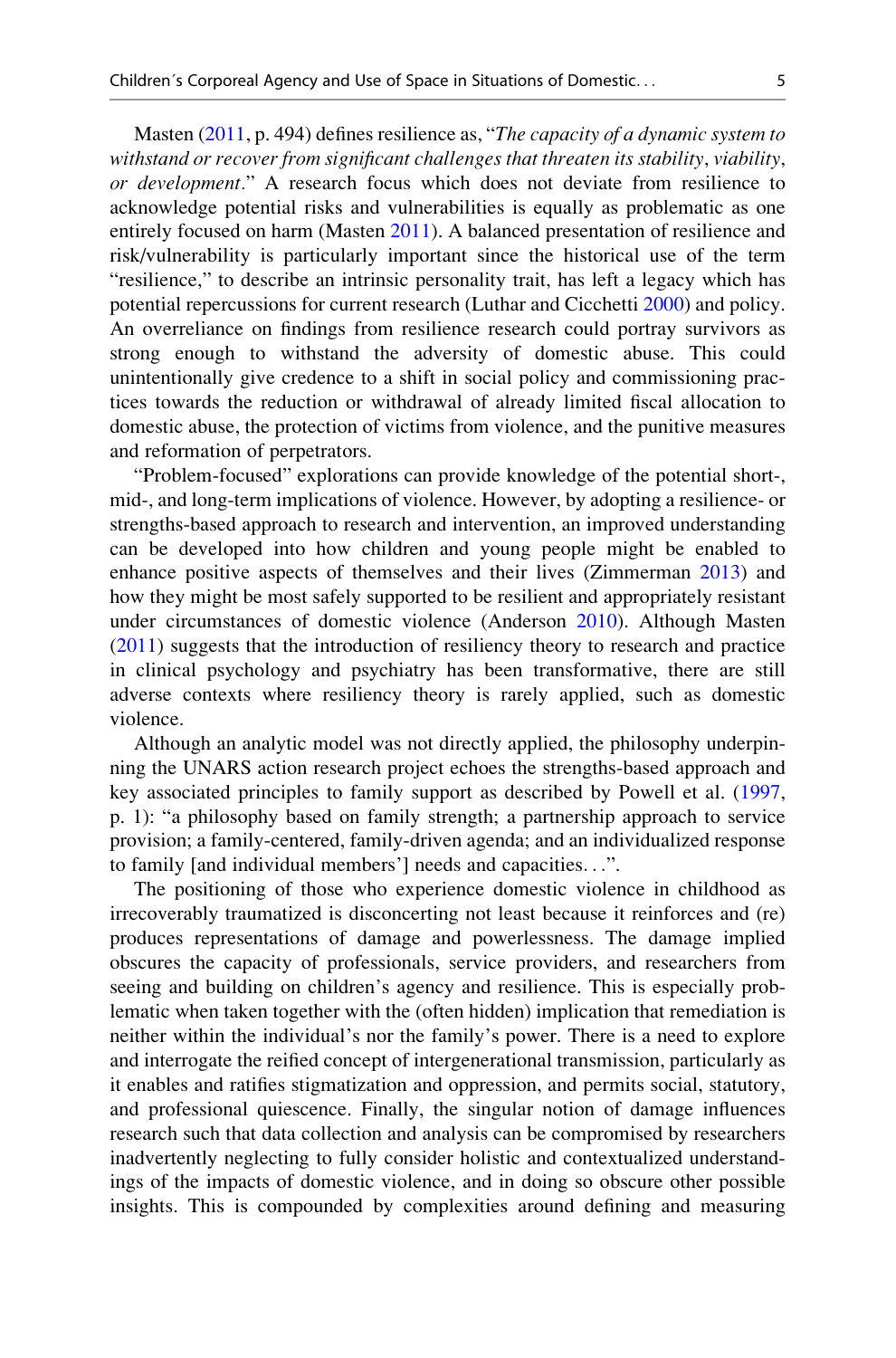domestic violence (Hogan and O'Reilly [2007;](#page-18-0) Gelles [1980](#page-18-0)), neurophysiological processes, development, and brain structures (Anda et al. [2006](#page-17-0)).

Prevailing theories medicalize and pathologize those who have directly and indirectly experienced domestic violence. While acknowledging the negative impacts of domestic violence, it is important that the stigma and labeling which result from one-sided accounts of "harm" and "damage" are also recognized. What is ignored in the literature is an engagement with the embodied and spatial experience of violence, including a consideration of how children use physical space to produce resistant embodied agency. In order to move away from pathologizing accounts, it is important that lived experiences of coping are explored and that researchers, professionals and academics, take embodiment, space, and relationality more seriously when considering how and why people manage in situations of violence.

These theoretical points are illustrated in the rest of the chapter through examples from the authors' "Understanding Agency and Resistance Strategies: Children in Situations of Domestic Abuse" (UNARS) (Callaghan and Alexander [2015\)](#page-17-0). This 2-year European action research project explored children's capacity for agency and resilience during and after living in situations of domestic violence. Interviews with 107 children were conducted in the UK  $(n = 21)$ , Italy  $(n = 43)$ , Spain  $(n = 24)$ , and Greece  $(n = 19)$ . Together with empirical and theoretical literature, this chapter draws on the UK interviews conducted with children aged 8–18 years. Within the UK, 15 children were interviewed once and 6 were interviewed twice. The second interview centered on the children showing and reflecting on photographs they had taken as part of the photo elicitation element of the UNARS project.

## 3 Children, Domestic Violence, and the Limits of "Voice"

The voices of child survivors of domestic abuse still remain relatively unheard in research literature with a few exceptions (See for example, McGee [2005;](#page-18-0) Swanston et al. [2014](#page-19-0)). Typically, where children are of concern, they are studied by proxy, framed as an extension to adults, and are subject to parental or professional appraisals of their experiences, behavior, and wellbeing postviolence. McGee [\(2005](#page-18-0), p. 13) suggests that in trying to gather data and make inferences about the impact of domestic violence on children, researchers frequently rely on adults' perceptions of children through the use of questionnaires and rating scales which limit expression and articulation of the lived experience and the complexities and ambivalence around violent and conflictual familial relationships. This positioning of children in the research process as nonagentic and as the focus of an objectified gaze sits uneasily in an environment and at a time where there are calls for the rights of the child to be acknowledged, and where agendas promote the enablement of children's opinions to be voiced and heard in policy and legislative frameworks (Hogan and O'Reilly [2007;](#page-18-0) Darbyshire et al. [2005\)](#page-17-0).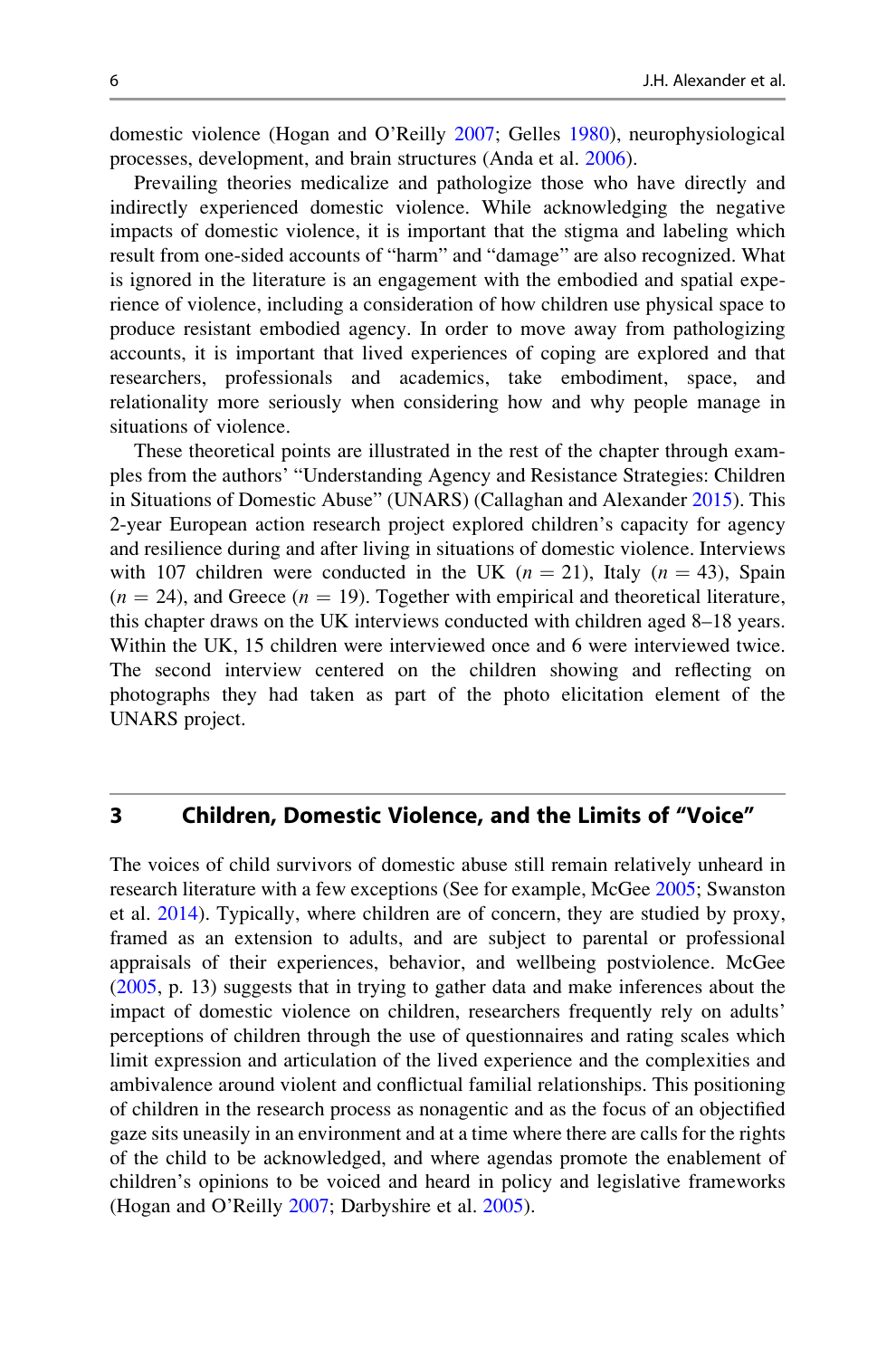This paradox has not been lost on some researchers, who have also noted institutionally imposed obstructions and barriers impinging qualitative research with children which effectively results in their silencing (Skelton [2008;](#page-19-0) Darbyshire et al. [2005](#page-17-0); Morrow [2001](#page-19-0)) or tokenistic participation (Dexter et al. [2012\)](#page-17-0). Darbyshire, MacDougall, and Schiller [\(2005,](#page-17-0) p. 419) note the complexities and obstacles to involving children as participants in research: "Researchers undertaking qualitative research with children immediately confront cultural, social, psychological and political perspectives that militate against taking children seriously. For example, children are seen as 'part of' a larger unit, subsumed under families, schools and households." In a similar vein, Skelton ([2008](#page-19-0)) notes the obstacles in existence at an institutional level which may obscure children's voices in research. She reflects on the challenges experienced in obtaining ethical approval for research with children and implies that ethical infrastructure may inadvertently block children's voices by rejecting apparently ethically sound research.

Institutional and organizational barriers may be even harder to overcome when researching children who are deemed to be "vulnerable." For example, during the recruitment phase for the UNARS project, it was evident that adults' anxieties and protection around children's emotional and psychological capacity to articulate their experiences of violence often resulted in them declining interview on behalf of children or overruling children's decision to participate. This was experienced to some degree within all European partnerships involved in the project. Researchers frequently found that the opportunity to participate in the project was not filtered down by adults to children or young people. Rather than considering survivors to be capable agents, some parents and organizations held representations that the children were either not aware of the violence or that talking about their experiences might elicit secondary traumatization. Researchers anticipated that dominant representations of fragility and damage would emerge, and they were sensitive to the potential for re-traumatization and emotional upset as a consequence of participation in interview and took steps to minimize this possibility and to address representations in project design. For example, participants were fully informed about the nature of the research and of their involvement in the interview process, they were free to omit questions or stop the interview at any point, and following interview, where necessary, researchers referred or provided contact details of support agencies. UNARS interviews were designed to enable discussions around coping rather than the violence itself, and furthermore, only children who had left situations of domestic violence and were considered safe by those working with them were interviewed. Whilst there was an expectation that adults would show caution about the involvement of children in the research, the level of gatekeeping experienced by European researchers was not anticipated. Denying children an opportunity to reflect on and voice their experiences of coping is especially problematic, because it reinforces the stigma of children of domestic violence as passive, damaged, and lacking emotional competence (Callaghan and Alexander [2015;](#page-17-0) Callaghan et al. [2016b](#page-17-0)). McGee [\(2005](#page-18-0), p. 99) reflects on her research with survivor children: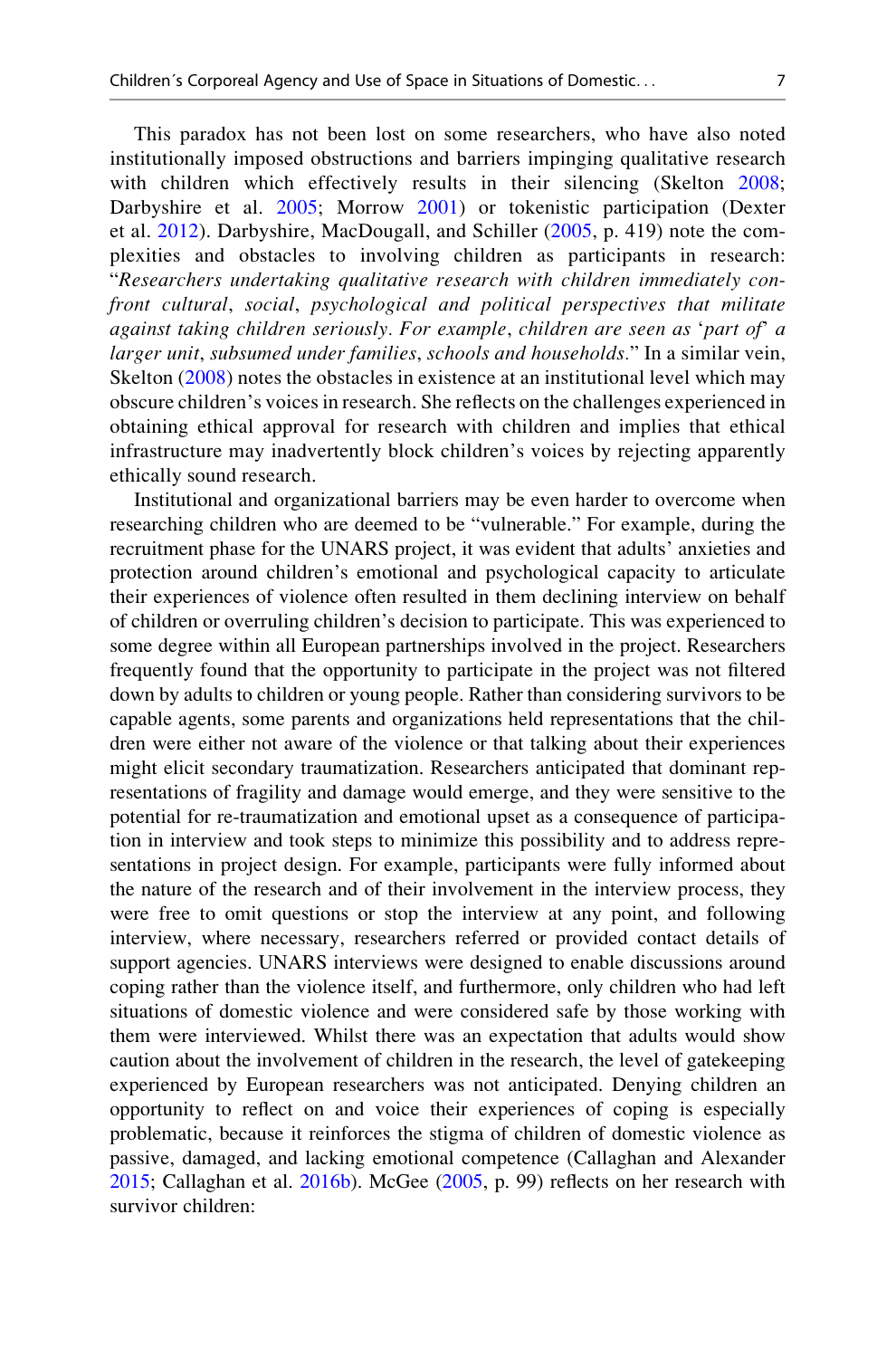"Not knowing whether to talk to the children about the domestic violence was, as we have seen, also linked to the hope that children were either unaware of or unaffected by the violence. However, most children were very aware of the violence and it does not follow that they should not be allowed to talk about it. Domestic violence had been their actual experience: talking about it did not create trauma, experiencing their father's violence did that. Talking about their experiences, or at least knowing that they could talk about them, was very important for children. [...] It is important that any discussions of the violence are led by the child's pace and needs, and that children feel that they can broach the subject when it is the right time for them.".

There is a need to conduct research with children rather than on or about children especially since adults' knowledge of children's lives is inevitably incomplete and sometimes inaccurate (Jaffe et al. [1990\)](#page-18-0). In Punch's [\(2000\)](#page-19-0) ethnographic work, parental perceptions of children's use of space contrasted with the way children themselves reflected on their actual use of space. Parents were sometimes not aware of where children were or of their preferred play areas (pp. 54–56). This further illustrates the need for children to be consulted in research, directly enabling their reflections, as opposed to an indirect consultation via adults.

When involving child survivors of domestic abuse in research, there are many complex ethical issues that need to be sensitively and carefully addressed in project design and worked through as they arise throughout the duration of the research. The ethical dilemmas encountered during the course of UNARS will be discussed in depth in a following paper, but we address the most salient issues here. Firstly, it was of paramount importance to ensure that the risk of violence and reprisals (relating to participation) to participants, their families, and researchers was minimized. To mitigate this risk, researchers only interviewed children and young people (aged 8–18) no longer residing in contexts of violence. At the point of interview, all UK participants were either living in refuge or resettlement accommodation. The majority of the UK interviews took place across two domestic abuse centers, with a small number in schools, refuges, and a resettlement home. Secondly, researchers collaborated with professionals who worked with survivors to identify potential participants who considered themselves to have previously experienced domestic violence. Researchers made initial contact with carers by telephone and, where appropriate, organized an initial meeting with them and their children to further inform them about the nature of the research and involvement in interview. The research team were acutely aware of the need to protect participants' anonymity. All identifying information such as names, places, and specific events and incidents have been disguised or omitted from dissemination activities.

As part of UNARS, multiple visual methods were used in conjunction with semistructured interviews. Researchers wanted to avoid being overprescriptive and sought to provide children freedom to choose the mediums by which they communicated in the interview space. This approach is theoretically underpinned by such works as Darbyshire et al. [\(2005](#page-17-0)) and Prosser and Loxley [\(2008](#page-19-0)). The former suggest that complementary methods might help to engage children and provide a source of fun and interest, as well as enabling access to and expression of different aspects of their experiences and histories (p. 430). Prosser and Loxley ([2008,](#page-19-0) p. 4)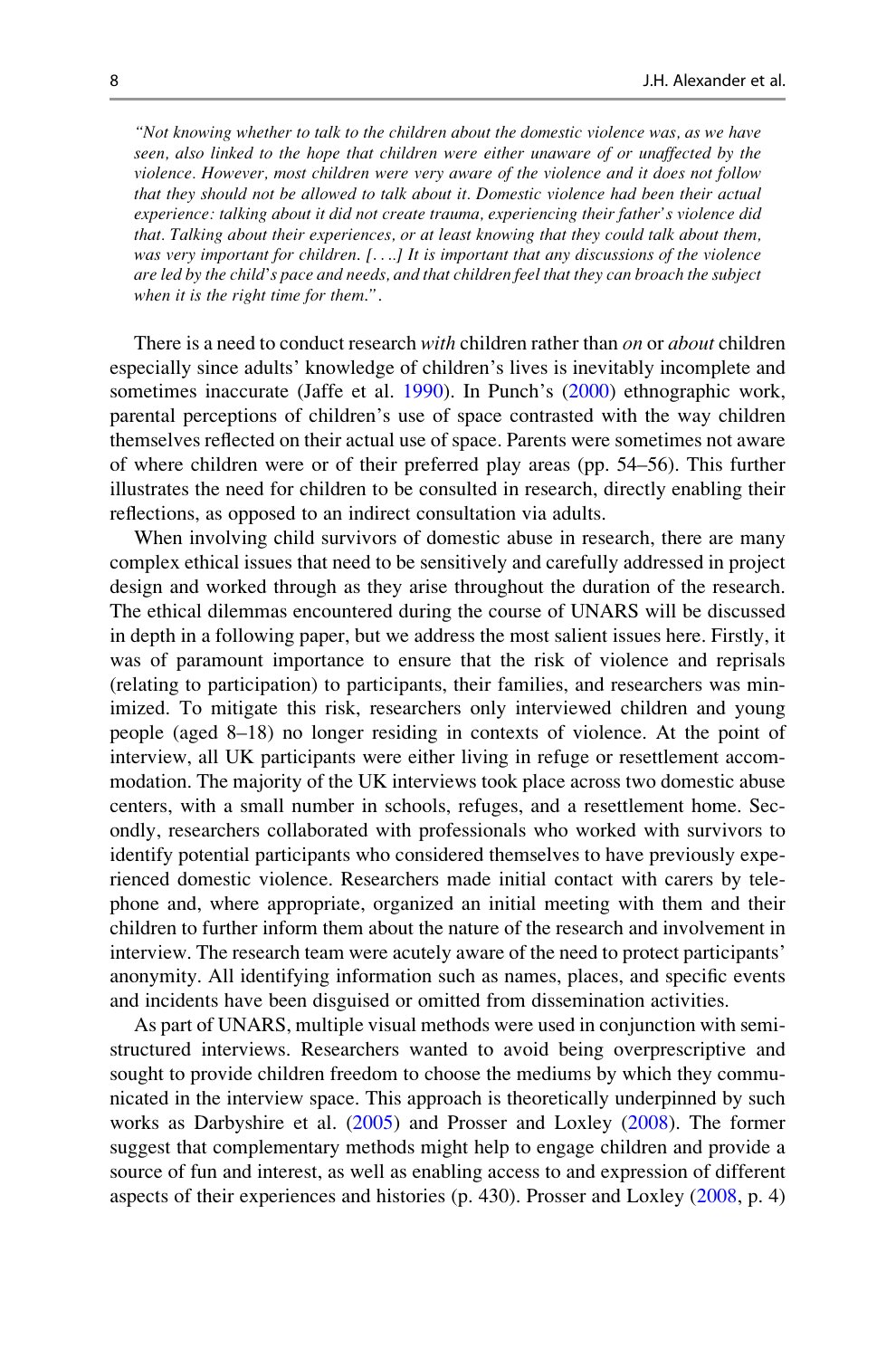propose that "visual methods can [...] slow down observation and encourage deeper and more effective reflection on all things visual and visualisable; and with it enhance our understanding of sensory embodiment and communication, and hence reflect more fully the diversity of human experiences." Visual methods were also introduced in interviews to counter some of the limitations associated with relying on "voice" in isolation. In her work with girls from four African countries, Unterhalter ([2012\)](#page-19-0) considers what is "speakable" in a particular culture as a limit to what can be achieved through research focused on "voice" alone: "[...] contrary to the over-emphasised stress on voice in relation to children's rights research, I want to signal that context is as important  $[\ldots]$ ". (p. 321). Looking "beyond voice" to facilitate an articulation of children's stories of domestic abuse may enable richer, more detailed accounts of their lived experiences within relational and spatial contexts of violence.

Mitchell et al. [\(2011](#page-18-0)) maintain that using drawing as a visual methodology facilitates the rich exploration of participants' perceptions, reflections, and views on a lived experience. They propose that drawing enables exploration of conscious or nonconscious issues and experiences, and in doing so, it can uncover parts that are not verbally expressed or expressible. Moreover, where semi-structured interviews bring forward the researcher's questions, interests, and agendas, visual methods give complete freedom of choice and expression to children and young people. In interview, UNARS participants were invited to depict their families and map their homes and gardens. Following interview, participants were given the opportunity to take part in a photographic exercise and subsequent interview.

Mapping and photography are particularly pertinent to this chapter because they enabled visual and verbal expressions of spatial, emotional, and embodied experience. Children were invited to draw a map of the home and garden in which they had experienced domestic violence. Their maps generally took the form of floor plans within which they included furnishings, objects, and possessions as they wished. Where children had experienced domestic abuse within more than one residential context, they were given the option of drawing the most memorable location, which typically was the last residence in which they had experienced domestic abuse.

Research tends to define the meaning of home in positive ways, alluding to a place of security, warmth, and comfort (Meth [2003](#page-18-0)). Researchers were mindful that where there had been complex and difficult relationships, home might be perceived with a sense of ambivalence or conceptualized as a negative environment (Bowlby et al. [1997;](#page-17-0) Meth [2003](#page-18-0)). Sixsmith ([1986\)](#page-19-0) and Sixsmith and Sixsmith [\(1991](#page-19-0)) first explored the meaning of home in the mid-1980s and progressed from more positive and place-based meanings of home to more negative and expanded meanings. In their article, Sixsmith and Sixsmith [\(1991](#page-19-0)) consider the meaning of home as a transaction between the physical space and the individual. In this respect, the meaning of home is transitional and shifting, influenced by individuals' life transitions, lived experience and interactions with and within the physical place. Facilitating an articulation of the transitional nature of "home" is also particularly important when considering issues affecting those who experience domestic abuse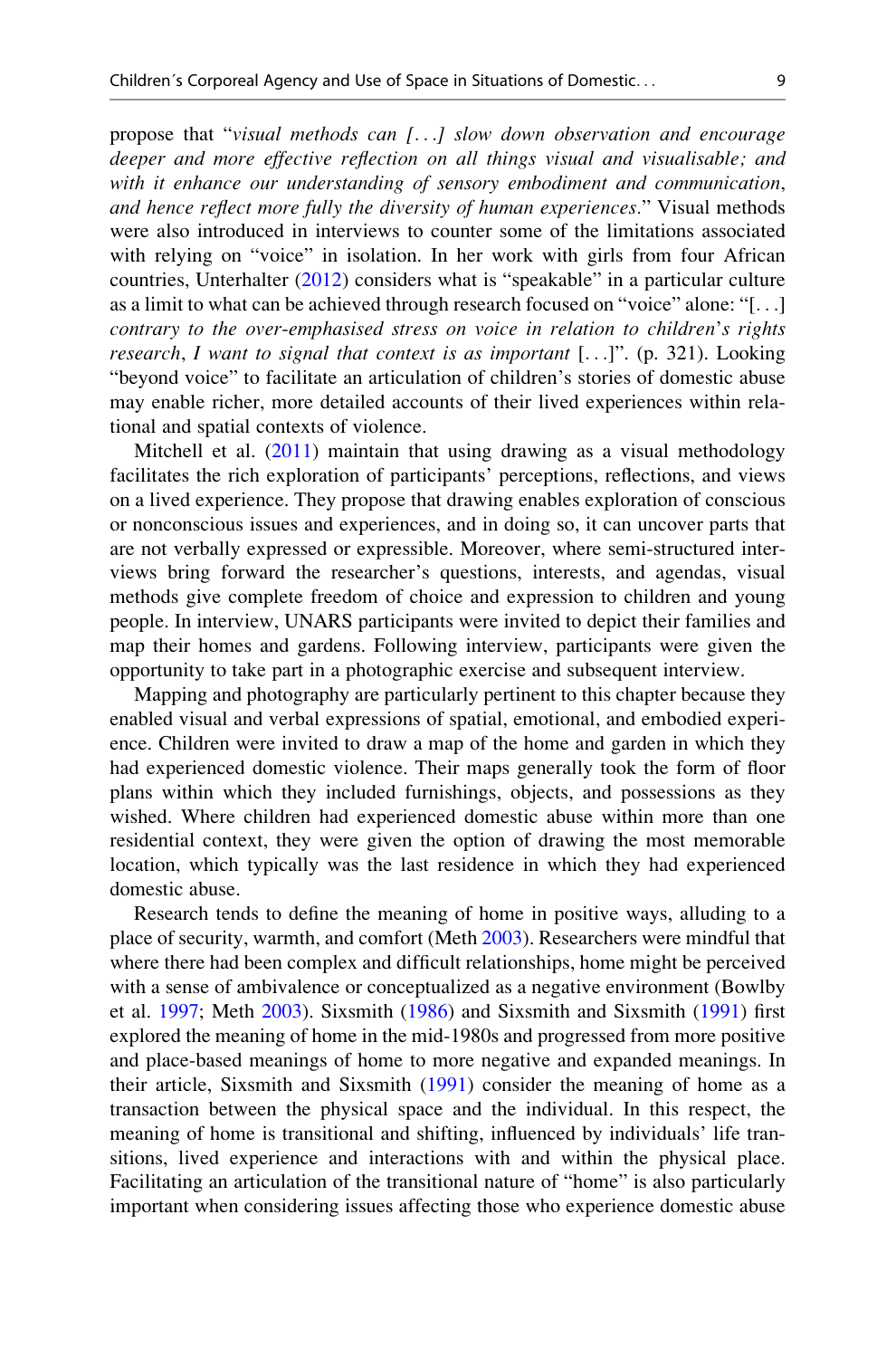– issues, such as volatile and rapidly changing home spaces, and insecure and migratory housing processes.

A number of researchers have applied mapping in their research design to explore children's use of space (Morrow [2001;](#page-19-0) Darbyshire et al. [2005\)](#page-17-0). However, these tend to be in the field of children's geographies and often involve exploration of spaces outside of the home such as neighborhoods and community spaces rather than the inside home space. Exceptions to this include the work of Bridger [\(2013](#page-17-0)) and Gabb and Singh [\(2015](#page-18-0)) who utilized graphic elicitation of home spaces to support interviews. Gabb and Singh ([2015\)](#page-18-0) explored relationality and emotions of the home space using floor plans and emoticon stickers to elicit participants' verbal and nonverbal reflections. They maintain that graphic elicitation in the form of emotion maps can be a useful clinical tool, encouraging clients' personal reflections and enhancing clinical assessment and therapeutic practice. Bridger [\(2013](#page-17-0)) explored young adults' experiences of shared households and involved a number of visual methods in conjunction with interviews including "household" maps and photo elicitation. Bridger [\(2013](#page-17-0)) suggests that photo and graphic elicitation can not only help to elicit rich data in interview, prompting in-depth and nuanced discussion, but images themselves can provide a source of rich data.

Photo elicitation in the UNARS project subscribed to traditional methods as discussed by Bridger [\(2013](#page-17-0)). After an initial interview, children and young people were invited to take part in a photographic exercise. Willing participants were instructed on the use of the photographic equipment and were given a brief to take photographs of material, personal, or relational things that had helped them cope during and after living in circumstances of domestic abuse. Researchers explained to children the importance of respecting their own and other people's privacy and dignity, and informed them that if they wanted to take photos of other people they must first gain written consent and ideally take obscured photographs which symbolized but did not reveal the identity of the person. A second interview was then arranged in which participants discussed their photographs with the researcher. The photo elicitation approach implemented in UNARS differed from that associated with "Photovoice," as participants' reflections relied on the spoken rather than the written word as is common with Photovoice. However, the fundamental principles of Photovoice were evident: engaging young people in participatory methods and empowering participants to critically reflect, capture, and voice the issues that affect them, and their environments, in order to stimulate social action and change (Wilson et al. [2007](#page-20-0)). As an action research project, data generated from interviews, played a substantial role in informing the manualized UNARS training program for professionals and the therapeutic intervention program which aimed to build child survivors' capacity for resilience and coping (Fellin et al. [2015](#page-18-0)).

Visual methods generated rich data and enabled children's critical reflections and articulations of how they (agentically) used spaces and places within and outside the violent home environment. Maps focused on private home and garden space, whilst photography enabled exploration of both private and public spaces. Findings support Bridger's [\(2013](#page-17-0), p. 106) work and suggest that photo and graphic elicitation enables discussion of spatiality, relationality, and temporality.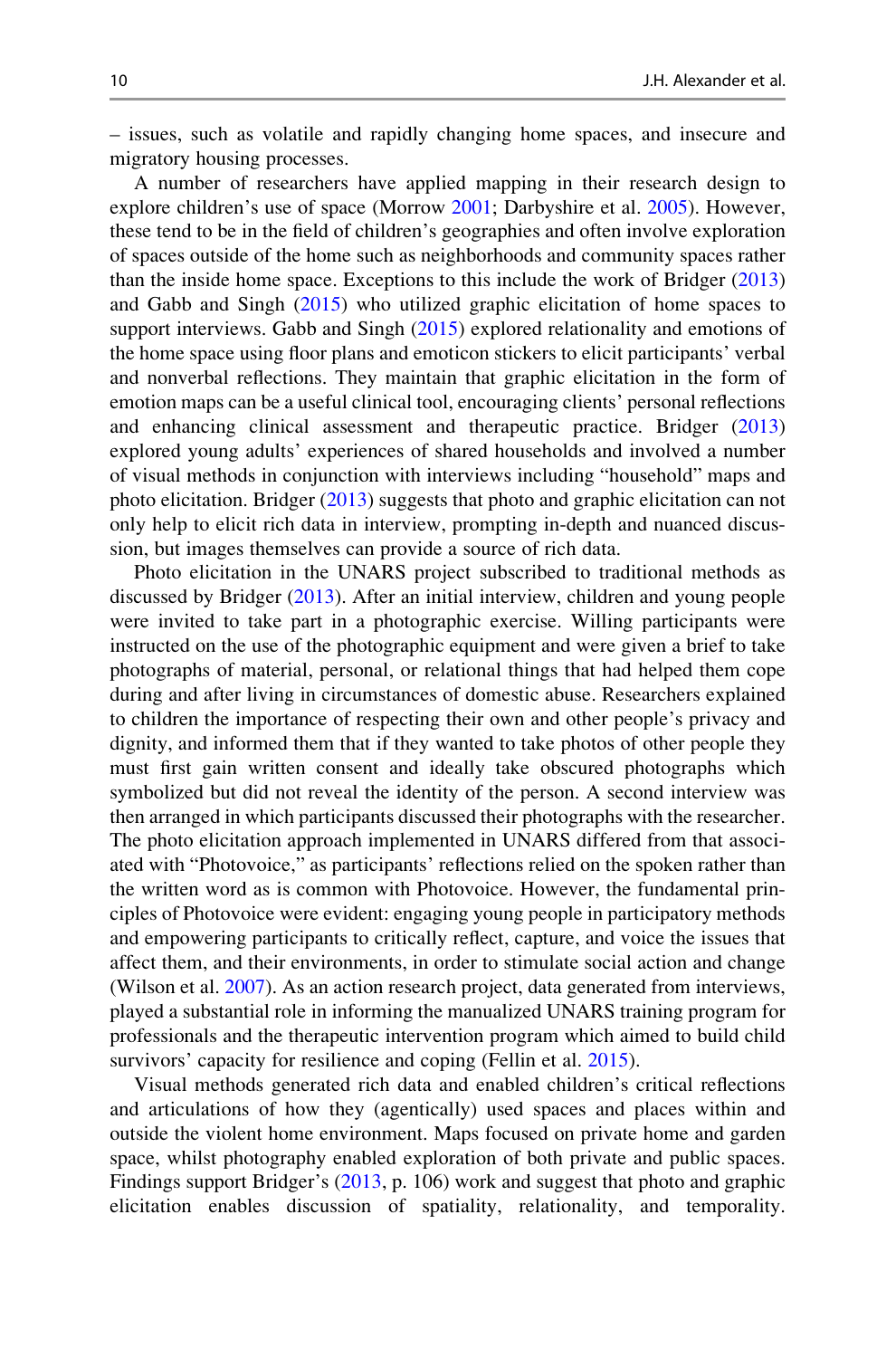Potentially the act of reflecting on contexts of violence specifically in relation to coping might help children to re-envision and re-author their histories more positively, enabling them to acknowledge their capacity for resilience.

Understanding the ways in which children use space and place is important to understanding their worlds (Holloway and Valentine [2000\)](#page-18-0). Photo and graphic methods could prove useful research tools, helping to elicit discussions directly relating not only to spatiality but also to corporeality. In the following section, the authors explore violence and embodiment from a theoretical perspective before moving on to discuss findings from the UNARS project.

## 4 Violence, Corporality, and Embodied Agency

Studies of children and childhood often progress in sociological and psychological perspectives which pay little attention to the role of places in children's lives, to their meaning structures, or to their relational or material environments. The exception to this is the work undertaken in the field of children's geographies which directly explores children's interactions and perceptions of their environments. Where space and place are considered in any discipline though, discussions around embodiment, corporeality, and bodies (especially of children's bodies) within spaces appear to be less well developed. Addressing this paucity, Hörschelmann and Colls  $(2010)$  $(2010)$  draw on their work in children's geographies and develop the area of embodiment by bringing together a collection of works which focus specifically on addressing the overwhelmingly negative portrayal and construction of children's bodies. Despite the work being undertaken within children's geographies and the broader social sciences, there still remains a surprising dearth of research which addresses or even acknowledges the body within contexts of violence despite the corporeal and spatial nature of domestic abuse. The exception to this is research from a clinical perspective which considers the abused body primarily in relation to deficits and developmental abnormalities that possess and inscribe it (ibid). There is a need for research and practice to go further in considering and exploring bodily experience, corporeal agency and the physical actions, acts and responses that adults and children experience and engage in. This is not to suggest there is a clear path to understanding these factors, not only are they nebulous and ephemeral, but they are not always accessible, knowable, or sayable (Horton and Kraftl [2006](#page-18-0)). Possible reasons for the lack of research exploring the body *as* space and the body *in* space might be due to the complexities and ambiguities surrounding corporeality and bodily experiences. Conscious and unconscious processes and responses to domestic abuse, the knowable and unknowable, the articulable and inarticulable, and all of the accompanying complexities and messiness are important for researchers to acknowledge, particularly due to the implications for social policy and practice (Hogan and O'Reilly [2007\)](#page-18-0). With a body of research to draw on which predominantly has a clinical focus, in practice, domestic abuse support systems often adopt clinically focused theories which further reinforces the notion of victims as inevitably damaged. Understandably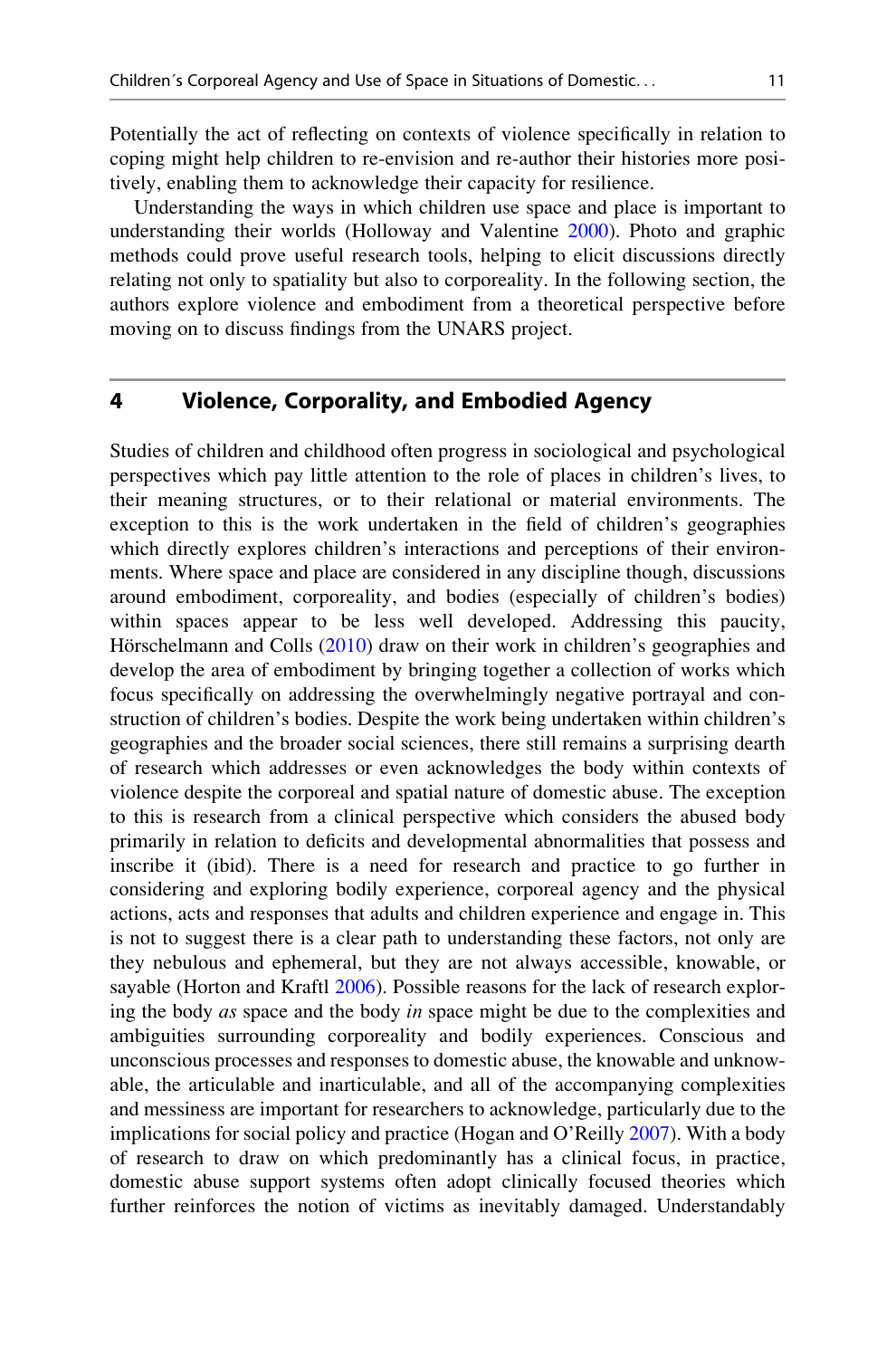(but not unproblematically), the concept of intergenerational transmission of psychological and physiological damage underpin many domestic abuse programs. Not only can oppression and trauma themselves impact upon corporeal identity (Harbin [2012\)](#page-18-0) but messages of harm and damage voiced in "reparative" programs potentially (re)produce and reinforce the stigma of domestic violence and have implications for the corporeal identity and agency of survivors. In this respect, the habitus of organized domestic abuse recovery, including social practices, expectations, and representations of victims, become the clients' embodied practices.

Threat, coercion, control, and violence in the forms of psychological, physical, sexual, financial, and emotional abuse (Home Office [2013](#page-18-0)) are all inherently physical and spatial by nature and occur within embodied and relational spaces (Callaghan and Clark [2007\)](#page-17-0). Domestic abuse always involves spatial and corporeal regulation of one form or another, constraints on space, body, movement, resources, and physical and verbal expression. In terms of direct physical impact to the body, individuals living within violent contexts might experience purposeful physical injury to the body and injury sustained in the cross fire of violence. Imposed restrictions on the body in relation to behavior, speech, movement and appearance, combined with the trauma of living with volatile people in unpredictable spaces can elicit withdrawal and inhibition (Devereaux [2008](#page-17-0)), hypervigilance and dissociation. Dissociation is typically considered to be an unconscious defense mechanism that triggers in response to actual or potential threat to the self. Dissociative symptoms can include a disconnection from pain or emotions, a feeling of disembodiment, traumatic visual, auditory or somatic flashbacks, and an altered sense of time (Rothschild [2000,](#page-19-0) pp. 13, 65). It is pertinent to note here that for the purposes of safety, rescue actions from domestic violence (e.g., refuge, police, and social care interventions) also pose restrictions to use of space and personal freedom.

"Walking on eggshells" and "being tied in knots" are just two metaphorical phrases associated with domestic abuse which directly relate to somatic experience. Both phrases conjure images of constraint and repression. Both assume an external actor involved in the imposition of the oppression, a power imbalance, with the external actor setting rules and restrictions and creating an environment in which fear exists. Both assume that the person walking on the metaphorical egg shells and being bound in knots must exert control and restraint over their body in order to abide by the rules. Within situations of domestic violence, whilst the implicit and explicit "rules" may be imposed externally initially, in order to avoid or reduce threat, survivors themselves internalize and impose self-control, self-censorship, and restraint on their bodies (Devereaux [2008\)](#page-17-0). Drawing on Foucault's analysis of Bentham's Panopticon, domestic abuse survivors in effect engage in selfsurveillance under a controlling and dominating gaze, "An inspecting gaze, a gaze which each individual under its weight will end by interiorising to the point that he is his own overseer, each individual thus exercising surveillance over and against himself" (Foucault [1977](#page-18-0), p. 155).

If freedom of expression is inhibited, so too is the way the body is used, how it moves and how it negotiates space. In order to manage emotions and increase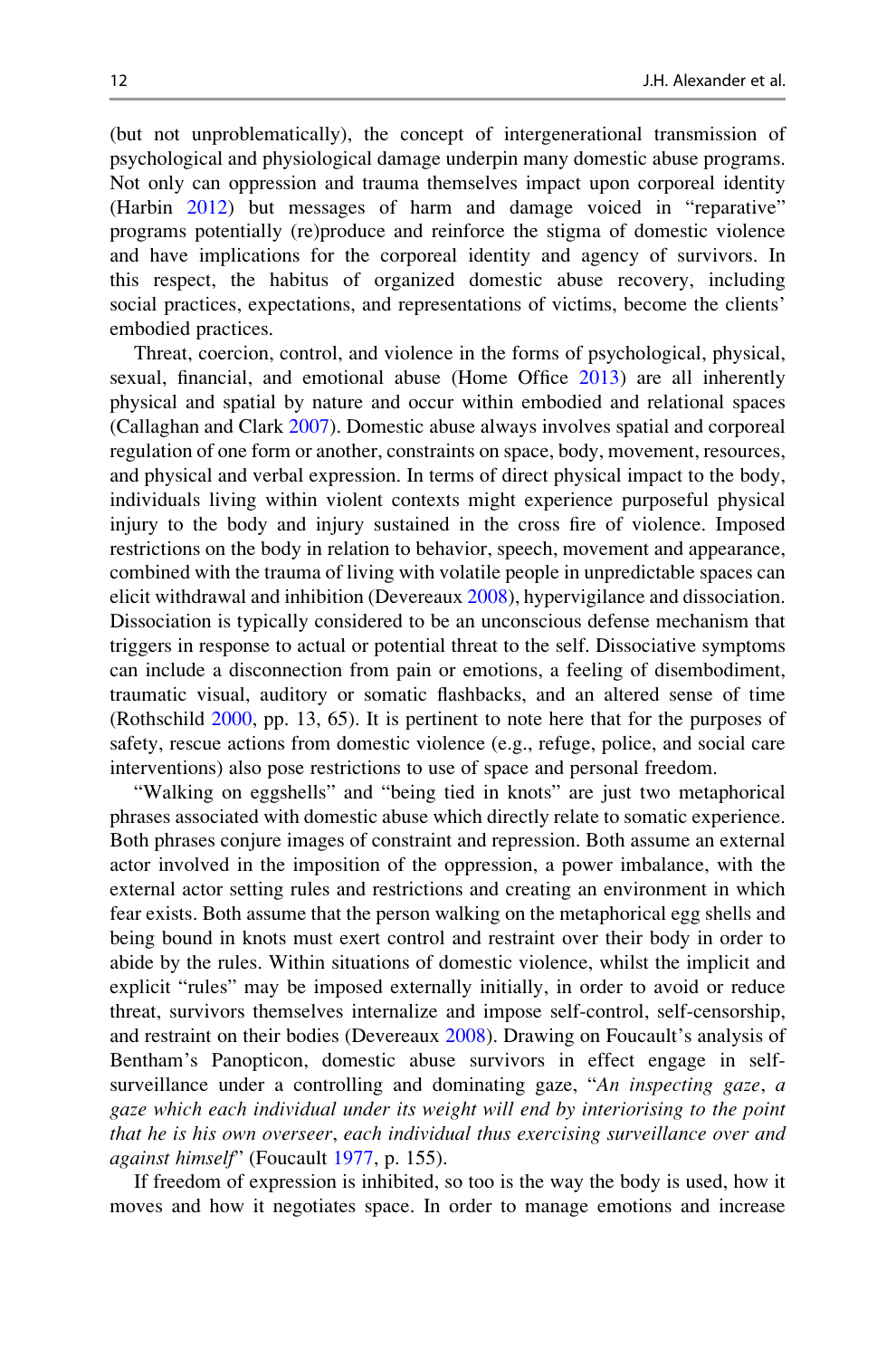chances of physical and psychological survival, those who experience domestic abuse learn to suppress and contain emotions that could betray the body, lead to a physical response, and elicit further harm from the perpetrator. Survivors may inhibit speech (Anderson [2010](#page-17-0)) and constrain the body, movement (Devereaux [2008;](#page-17-0) Chang and Leventhal [1995](#page-17-0)), and use of space in order to reduce triggers for the perpetrator's abuse. In spite of this, involuntary physical responses to anxiety and distress may occur. McGee [\(2005](#page-18-0), pp. 71, 100) notes that nail biting, bedwetting, nervous twitching, sleepwalking, and stuttering were evident for some children whilst living in situations of domestic violence, desisting when away from perpetrators.

With the exertion of control and dominance, the kinespheric spaces or "physical horizons" (Rydstrøm [2003](#page-19-0)) of individuals who experience domestic violence are violated and boundaries blurred (Rothschild [2000](#page-19-0)). Rydstrøm [\(2003](#page-19-0)) implies that such acts which disregard the boundaries of a human body and mind not only implicate identity but also redefine the ways in which the abused person perceives, relates to, and experiences their own body. Similarly, Rothschild ([2000,](#page-19-0) p. 146) suggests that because trauma is often the result of events which are physically invasive, in working therapeutically with survivors of trauma, (re)establishing a sense of corporeal integrity and bodily boundaries is important. In order to help trauma survivors (re)connect with and become accustomed with their own physical boundaries, Rothschild ([2000](#page-19-0), p. 146) suggests to her clients that they physically feel their own skin. Wesley et al. [\(2000](#page-20-0)) also recommend activities to reconnect mind and body as part of the healing process for domestic abuse survivors. They explore how women survivors reflect on their corporeal identity and consider that identification with the body may be compromised. They promote participation in recreational activities and particularly physical activities to counter corporeal impacts of violence and reduce dissociative effects (Wesley et al. [2000](#page-20-0)). Similarly, Devereaux [\(2008](#page-17-0)) suggests that the body is heavily implicated in domestic violence, with survivors exhibiting patterns of physical and emotional immobilization. In working therapeutically in a series of dance/movement therapy sessions with a mother and her two daughters postabuse, Devereaux ([2008\)](#page-17-0) noted dissociative responses, verbal and nonverbal constipation or "immobilization," and emotional and verbal withdrawal. Devereaux [\(2008](#page-17-0)) promotes the use of dance/movement therapy with this client group, suggesting that it (re)connects mind and body, (re) establishes healthy familial attachments and boundaries, and enables individuals to develop healthy regulatory processes.

For survivors of domestic violence, their coping processes and expressions of survival are frequently framed as binary opposites of resilience or dysfunction. The two cannot be disentangled; the complexities of coping and resilience, deficit, and harm should be thought of as being interlinked (Anderson and Bang [2012](#page-17-0); Thompson and Calkins [1996](#page-19-0)). Resilience and dysfunction are the result of adaptation to living in violent and hostile environments, as Anderson and Bang ([2012,](#page-17-0) p. 56) suggest: "In trauma recovery, resilience and impairment are not necessarily opposites, but are instead different aspects of the overall experience of coping and adjustment."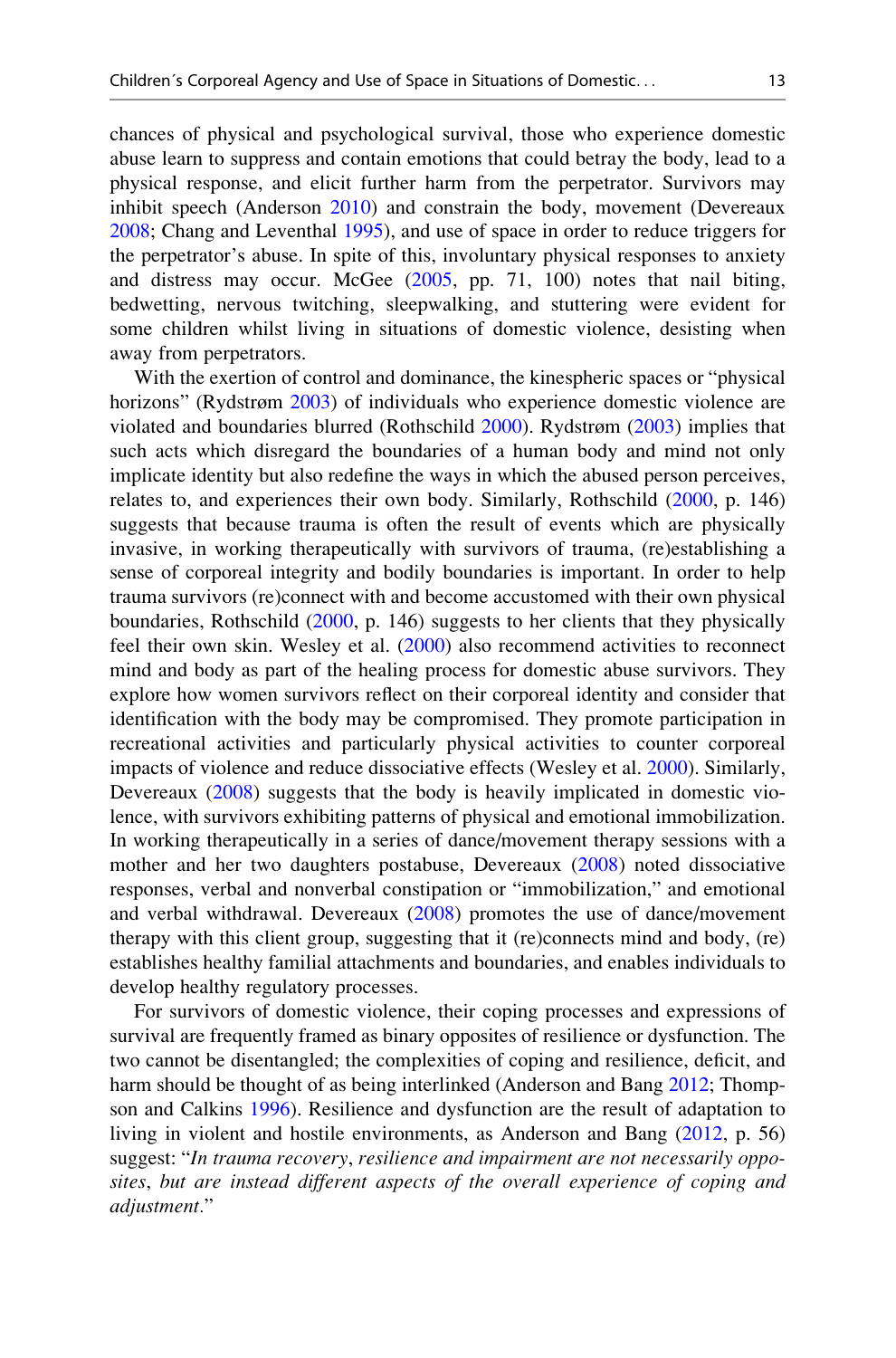In focusing on the clinical presentation of symptoms, survivors of domestic abuse are framed as docile and passive, and the active ways they resist and manage violence can be overlooked. Despite restrictions over space and movement, there are many resourceful and inventive ways that children construct and negotiate their spaces and embodied experience in violent contexts.

With careful consideration and mitigation of the risks involved in interviewing children and young people who have experienced domestic abuse, this population should more readily be engaged in research as participants and enabled to voice their experiences directly (Mullender et al. [2003](#page-19-0)). Supporting direct consultation, Krause ([2011,](#page-18-0) p. 307) makes an interesting point, implying that corporeal agency should be determined via the agent and not simply through interpretations of the agent: "The meaningfulness of action makes the difference between instances of human agency and merely random occurrences or non-agentic bodily functions. This meaning is partly determined by social interpretations [...] but it also issues from or affirms the subjective existence of the agent herself. We can distinguish corporeal agency from other kinds of bodily movement by looking for concrete manifestations of the agent's subjectivity in the deed". Here Krause's [\(2011](#page-18-0)) statement aligns with the theories of Merleau-Ponty ([1968\)](#page-18-0) and Young ([2005\)](#page-20-0), proposing that our individual and subjective interior and exterior lives, our perceptions of our material and relational worlds in space, place, time, and history, and our physical and emotional experiences of these worlds are interconnected and interwoven. That said, as our experiences, are subjective and individual, it is all the more necessary to consult directly with subjects rather than on or for subjects.

Trawick ([2007\)](#page-19-0) enabled the voice of a 14-year-old boy living in war-torn Sri Lanka to be heard. Her touching reflection gives insight into Menan's world as he negotiates and manages the restrictions and challenges of his ever-changing and perilous environment. Not only is Menan consulted about his experiences but he guides the "consultation," he is the expert, and the ethnographer, Trawick [\(2007\)](#page-19-0), respects him as such. Trawick ([2007](#page-19-0)) explored the lives of children living in Sri Lanka during 1997–1998, overshadowed by armed conflict and extreme violence. Counterintuitively, she notes that it was not witnessing or directly experiencing violence that was one of the biggest hardships for the children, but the loss of freedom and personal autonomy over space and movement  $(2007, pp. 21–22)$  $(2007, pp. 21–22)$  $(2007, pp. 21–22)$ . A parallel may be drawn here with the loss of personal autonomy over space and movement experienced by children and young people who live with and who flee domestic abuse. Not only do children experience a lack of freedom and control within the home space, but in fleeing violence, they often have to contend with being uprooted to unfamiliar geographical areas and the confines and restrictions of shared refuge space. Measures are often put into place in shelters to mitigate potential harm or kidnap that might ensue as a result of being found by perpetrators, such as ensuring that children are accompanied to and from school and are not left unattended outside of refuge and resettlement accommodation. Often within refuge space, children are expected to be monitored by their mothers at all times (Support Worker – "in your own home you'd be free to leave your children wherever you wanted while you got on with something for ten minutes, but they [mothers] can't do that [in refuge], they're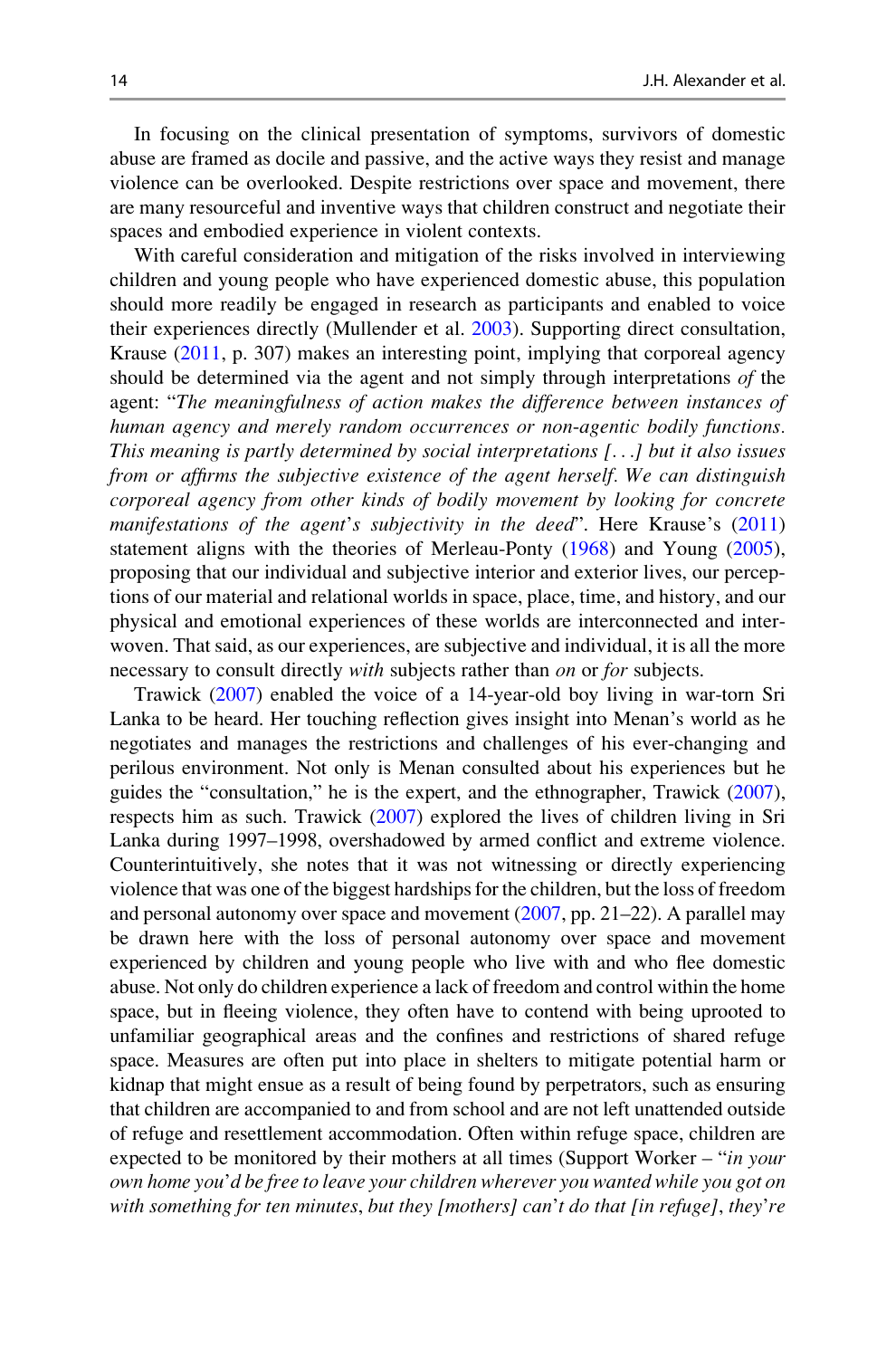expected to supervise their children at all times"). Whilst families experience the safety and protection that refuge affords, in fleeing to shelter, they are still subject to monitoring and rules – essentially exchanging one set of rules for another within the "home" environment. The upheaval of relocating, moving away from family and friends and periods of transition between shelter and resettlement accommodation, can also be sources of great anxiety and uncertainty for parents and children.

Punch's ([2000](#page-19-0)) work highlights the resourceful ways that children negotiate restrictions imposed by adults on their time and space. Her research shows children as active agents, creating time and space around daily chores to play, socialize and interact with nature. Similarly, patterns apparent within the UNARS data set suggest that children living in situations of domestic abuse are by no means passive, they might *learn* to *behave* and *appear* as such in specific situations, for instance when under threat or when they are unsure if they can trust someone. Rather, in spite of and due to the limitations and restrictions of their relational spaces, they are resilient and active agents, engaging with (inter)personal and material resources in order to manage their circumstances. During and after violence, children demonstrate a capacity for corporeal agency, and construct space (in time and vicinity) for security, comfort, escapism and healing. In constructing these spaces, they become intrinsic in their own coping processes.

## 5 Illustrations: Exploring Space and Embodiment in Children's Narratives of Domestic Violence and Abuse

Children interviewed as part of the UNARS project managed spatiality in a variety of ways to enhance their feelings of safety and security. Children monitored familial interactions from a distance, found vantage points and listening posts, and during conflict positioned themselves in order to action speedy escape or access help where necessary (See also Callaghan et al. [2016a](#page-17-0)). Some children also constructed hiding places and built barricades to resist violence and increase security. (All names given to the children in this section are pseudonyms and not their actual names.) Below, Emma (aged 16) manipulates her relational space and shifts the balance of power to a less threatening and more neutral position in order to improve her actual and felt sense of safety and comfort:

Int: ...When there were bad times at home, what was it like for you?

Emma: It was lonely but I always used to, 'cause I had a phone at 10, so like, I always used to try and get my friend round and sleep over, so then when I had friends round, nothing would happen, he wouldn't dare try anything, so I used, I used, then when I did realise that I used to get friends round all the time ((laughs))  $[...]$ 

Int: And how did you feel, when they were there, what was that like? Emma: Safe, I could just go wherever I wanted, I'd go downstairs, sit in the living room, be a bit of a daredevil, in my head ((laughs)).

In learning that she could temporarily free herself from oppressive control, reclaim spaces within her home, and transgress her step-father's boundaries,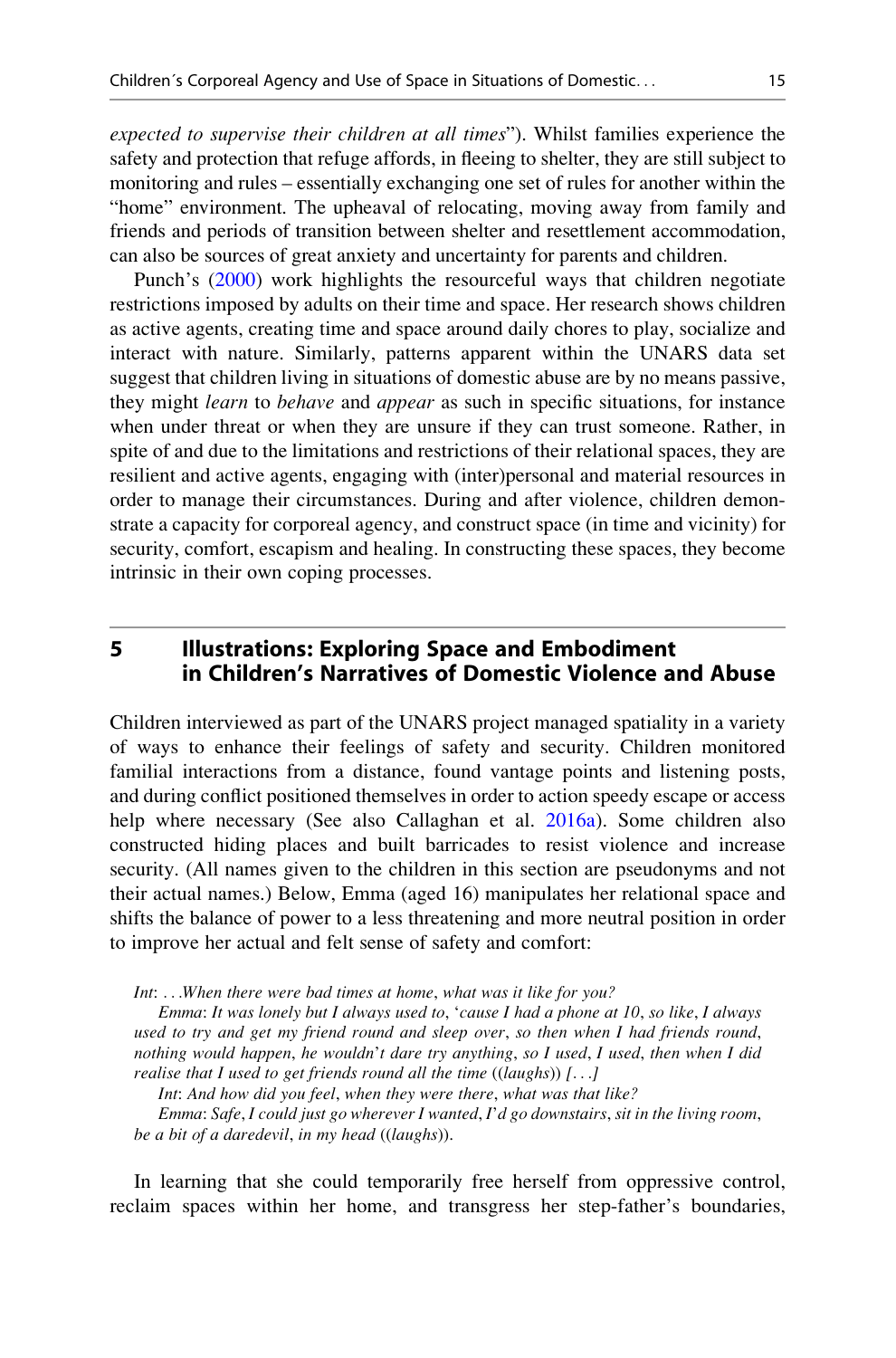Emma engages in a purposeful act which temporarily makes her feel safe and comfortable, and enables her free movement of the space. Understood in the context of her whole story, inviting friends over is not just about social interaction or even social support. It is an embodied act of resistance that enables her to claim space for herself within the violent home.

In addition to this use of space as a form of active but subterranean resistance, participants talked about their use of material resources and objects to soothe and promote an embodied sense of comfort and calm:

Int: So when there was lots of arguing going on, you know, was there anything that you did that helped you?

Lizzy: I told you about my comfort blanket, didn't I? ((smiles)) [...] I used to rub it together and like put it over my face, and it used to like, calm me down and make me feel safe. I don't know why, but it just did.

 $[1..]$ 

I still have it. It's silk, and I love silk, and my nan gave it to me, and it's just got loads of like, flowers, different patterned flowers and colours, and it's just all silk, and you just rub it together and it's just, a lovely feel ((mimes rubbing the blanket on her face)) ((laughs)).

Lizzy's blanket has an association with her grandmother who was available for Lizzy (aged 14) and her mother during times of crisis. The sensorial experience of the touch and look of the blanket is a stimulus which induces positive somatic experiences and feelings of safety and comfort. The tactile object triggers a psychological and emotional space between Lizzy and the conflict occurring in nearby rooms, and Lizzy resourcefully and purposefully relies on it to aid self-soothing. Lizzy's quote highlights the importance of material and spatial elements of relationships. Relationships are lived and experienced not only intrapsychically but also in shared spaces and places, and through embodied interactions often mediated by physical objects.

Nancy (aged 9) (below) also uses and manipulates material objects to promote healing. Post domestic violence, but still living with the fall-out amidst familial division and sibling conflict, Nancy transforms her room into a sanctuary in which she builds her self-esteem through positive affirmation:

Int: Is there anyone else you can talk to about the things that have happened?

Nancy:[...] I talk to this doll, she's called Nancy as well! And she feels like a real person [...] In a way, she speaks stuff. She's like a brave doll. She's like ((puts on a macho voice, American accent)) "You can do it man!"

Int: Does she really speak?

Nancy: In a way yeah. She has a voice recording thing. Every time I go up to her and say something, it replies with what I've recorded

Int: And what have you recorded?

Nancy: I've recorded stuff about being brave, able, able to survive, stuff like that Int: And how does that help you? Nancy: It helps me feel like I can make it, I'll be okay Int: What d'you mean "make it"? Nancy: Like, get to the end of the road Int: What's the end of the road? Nancy: ((errm)) Like, happiness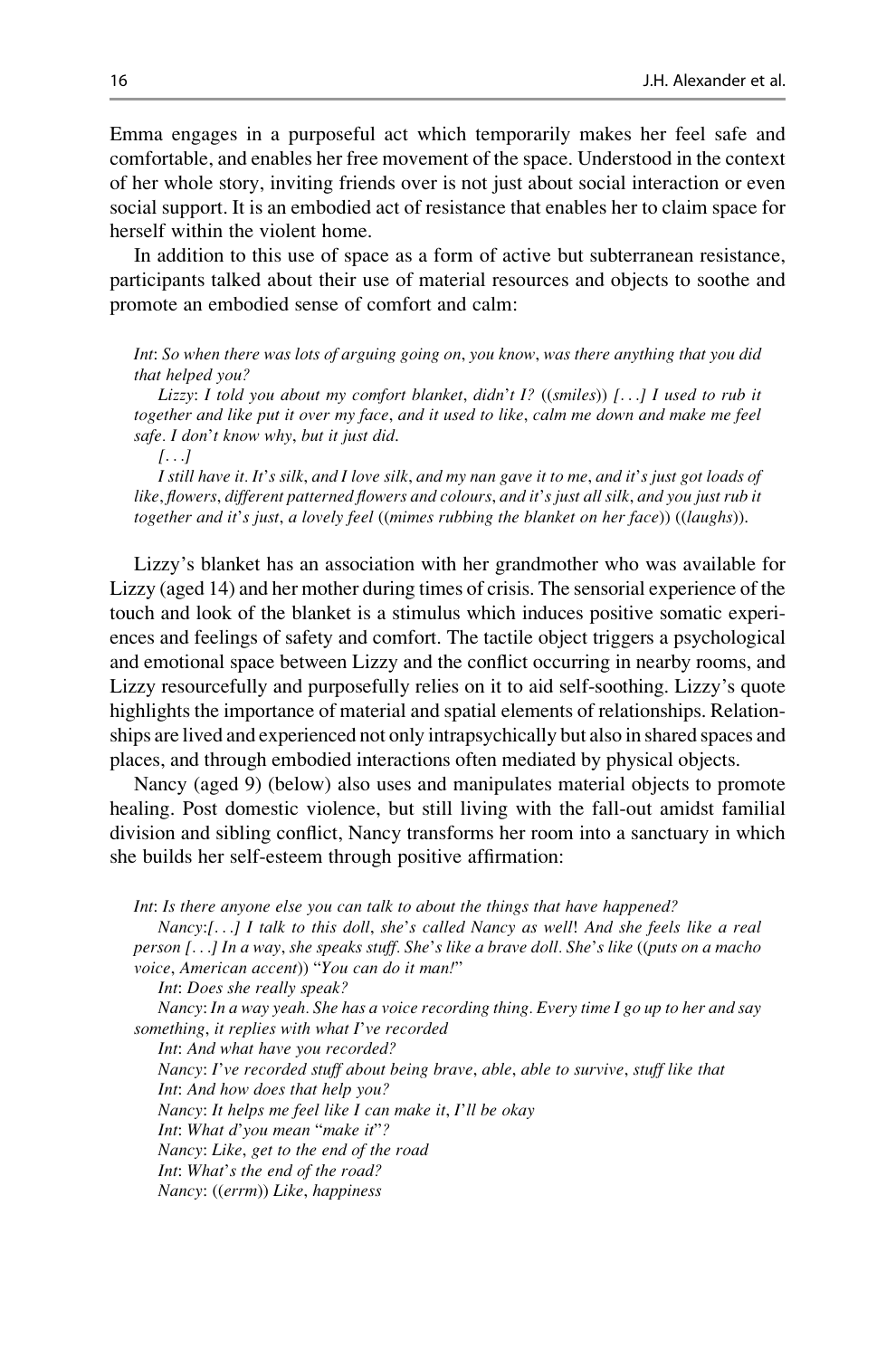Nancy uses her motion-sensor activated doll to trigger messages of strength and support, and in manipulating space and engaging in this spatial practice, Nancy constructs a space for healing and positive affirmation. She is resourceful in taking control of her space and at her will she can adjust her spatial proximity to her doll and activate the voice recording. She purposefully programs her doll to act as a motivational force, encouraging and spurring her on through relational difficulties. Amidst familial conflict, her doll allays her fears, fears of not being able to cope in her challenging environment. Her quote contains a spatial metaphor for hope of future happiness. Nancy's act is a purposeful and powerful attempt at making her bedroom a space which directly contrasts with the difficulties and intrinsically undermining nature of her relational and home spaces.

### 6 Conclusions

Within a few words, Emma, Lizzy, and Nancy provide insight into the creative ways they have found to cope with domestic violence. They inform us how they protect and heal themselves, and how they have resisted violence in their own ways, without aggression or conflict but through the use of their relational and material environments. Much research into domestic abuse portrays children as passive bystanders, damaged by their experiences and as nonagentic extensions of their parents. If we, as professionals and academics, neglect to acknowledge the many varied and resourceful ways in which children are coping, we risk obscuring their voices and reproducing the stigmatizing representations and stereotypical images of damage and deficit that are prevalent. So prevalent in fact, that they accompany survivors en route to recovery and beyond. A more balanced discussion of resilience and vulnerabilities will facilitate consideration of how children might be empowered and enabled to build their capacity for resilience and coping. Research and practice need to shift focus from studying and considering survivors through a *problem-focused* to a *resilience-focused* lens. Child survivors should be included more readily in social action research and given the opportunity to articulate their experiences. Spaces and places of violence are highly relevant to the field of Children's Geographies, particularly because domestic violence is inherently located within and between physical, embodied and relational spaces. Although children are coping within their immediate contexts of violence – their private home spaces – they also actively and purposefully utilize and seek enjoyment from public outdoor spaces and the natural world to mitigate and help cope with the occurrences of the indoor home space. Since they have slightly different connotations, future research might consider two key issues for child survivors of domestic violence: the use of space and the use of objects to mediate experience of space. Authors have drawn upon their research with child survivors of domestic abuse and have pulled together empirical and theoretical literature from a diverse range of disciplines and perspectives to explore children's corporeal agency and use of space in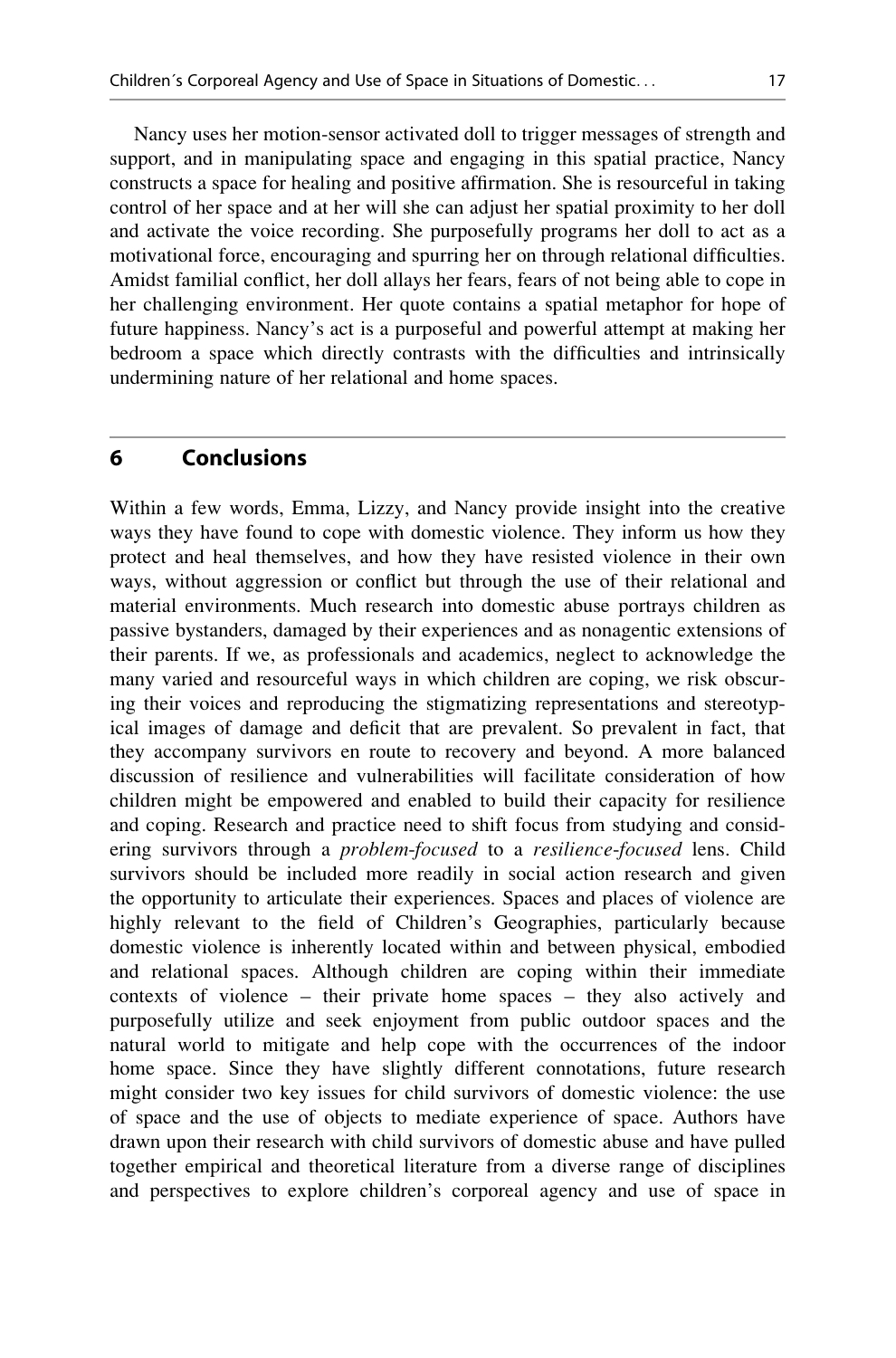<span id="page-17-0"></span>situations of violence. Findings illustrate children as capable and active agents, resourceful and inventive in their capacity to use, produce and construct physical, embodied and relational spaces for security, comfort and healing during and after living within violent and volatile contexts.

UNARS is funded by the European Commission's Daphne III funding stream. JUST/2012/DAP-AG-3461.

#### References

- Anda, R. F., Felitti, V. J., Bremner, J. D., Walker, J. D., Whitfield, C., Perry, B. D., Dube, S. R., & Giles, W. H. (2006). The enduring effects of abuse and related adverse experiences in childhood. European Archives of Psychiatry and Clinical Neuroscience, 256(3), 174–186.
- Anderson, K. M. (2010). Enhancing resilience in survivors of family violence. New York: Springer. Anderson, K. M., & Bang, E.-J. (2012). Assessing PTSD and resilience for females who during
- childhood were exposed to domestic violence. Child & Family Social Work, 17, 55–65.
- Anderson, K. M., & Danis, F. S. (2006). Adult daughters of battered women: Resistance and resilience in the face of danger. Journal of Women and Social Work, 21(4), 419–432.
- Bancroft, R., & Silverman, J. (2002). The Batterer as parent. The impact of domestic violence on family dynamics. London: Sage.
- Bowlby, S., Gregory, S., & McKie, L. (1997). "Doing home": Patriarchy, caring, and space. Women's Studies International Forum, 20(3), 343–350.
- Bridger, L. (2013). Seeing and telling households: A case for photo elicitation and graphic elicitation in qualitative research. Graduate Journal of Social Science,  $10(2)$ ,  $106-131$ .
- Buchanan, F., Wendt, S., & Moulding, N. (2014). Growing up in domestic violence: What does maternal protectiveness mean? Qualitative Social Work, 14, 1–17.
- Buckley, H., Whelan, S., & Holt, S. (2006). Listen to Me! Children's experiences of domestic violence. Dublin: Children's Research Centre, Trinity College Dublin.
- Callaghan, J., & Clark, J. (2007). Feminist theory and conflict. In K. Ratele (Ed.), Intergroup relations: A South African perspective. Cape Town: Juta.
- Callaghan, J. E. M., & Alexander, J. H. (2015). Understanding agency and resistance strategies: final report for the european commission. Northampton: University of Northampton. [www.](www.unars.co.uk/reports) [unars.co.uk/reports](www.unars.co.uk/reports)
- Callaghan, J. E. M., Alexander, J., Fellin, L., & Sixsmith, J. (2016a). Children's experiences of domestic violence: siblings' accounts of relational coping. Clinical Child Psychology and Psychiatry. Available as an advanced online publication.
- Callaghan, J. E., Alexander, J. H., Sixsmith, J., & Fellin, L. C. (2016b). Beyond "Witnessing" children's experiences of coercive control in domestic violence and abuse. Journal of interpersonal violence, Advance Online Publication, 0886260515618946.
- Chang, M., & Leventhal, F. (1995). Mobilizing battered women: A creative step forward. In F. J. Levy, J. Pines Fried, & F. Leventhal (Eds.), Dance and other expressive arts therapies: When words are not enough (pp. 59–68). London: Routledge.
- Collis, S. (2013). Hearing young people talk about witnessing domestic violence. London: Jessica Kingsley Publishers.
- Darbyshire, P., MacDougall, C., & Schiller, W. (2005). Multiple methods in qualitative research with children: More insight or just more? *Qualitative Research*, 5(4), 417–436.
- Devereaux, C. (2008). Untying the knots: Dance/movement therapy with a family exposed to domestic violence. American Journal of Dance Therapy, 30, 58–70.
- Dexter, G., Larkin, M., & Newnes, C. (2012). A qualitative exploration of Child Clinical Psychologists' understanding of user involvement. Clinical Child Psychology and Psychiatry, 17(2), 246–265.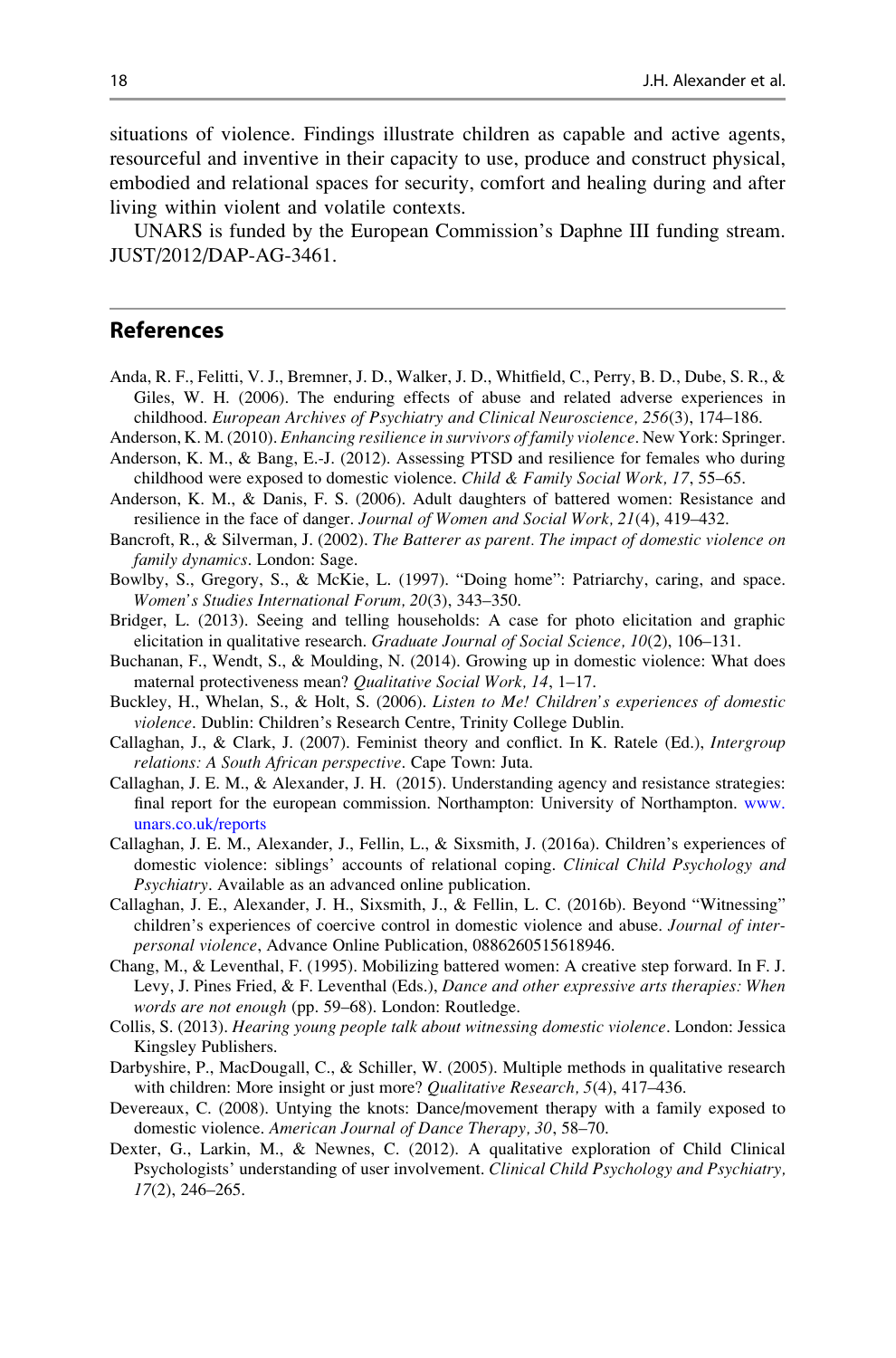- <span id="page-18-0"></span>Ehrensaft, M. K., Cohen, P., Brown, J., Smailes, E., Chen, H., & Johnson, J. G. (2003). Intergenerational transmission of partner violence: A 20-year prospective study. Journal of Consulting & Clinical Psychology, 71(4), 741–753.
- Evans, I., & Lindsay, J. (2008). Incorporation rather than recovery: Living with the legacy of domestic violence. Women's Studies International Forum, 31, 355-362.
- Fellin, L.C., Callaghan, J.E.M., Harrison-Breed, C., Alexander, J.H., Deliyanni-Kouimtzi, K., & Papathanassiou, M. (2015). Understanding agency and resistance startegies (UNARS) Intervention Manual and Toolkit (MPower Programme). Northampton, UK: University of Northampton.
- Foucault, M. (1977). Discipline and punish: The birth of the prison. London: Allen Lane.
- Frodl, T., Reinhold, E., Koutsouleris, N., Reiser, M., & Meisenzahl, E. M. (2010). Interaction of childhood stress with hippocampus and prefrontal cortex volume reduction in major depression. Journal of Psychiatric Research, 44(13), 799–807.
- Gabb, J., & Singh, R. (2015). The uses of emotion maps in research and clinical practice with families and couples: Methodological innovation and critical inquiry. Family Process, 54, 185–197.
- Gelles, R. J. (1980). Violence in the family: A review of research in the seventies. *Journal of* Marriage and the Family, 42(4), 873–885.
- Gerhardt, S. (2004). Why love matters: How affection shapes a baby's brain. Hove: Brunner-Routledge.
- Harbin, A. (2012). Bodily disorientation and moral change. Hypatia, 27(2), 261–280.
- Hester, M., Pearson, C., Harwin, N., & Abrahams, H. (2007). Making an impact: Children and domestic violence (2nd ed.). London: Jessica Kingsley Publishers.
- Hogan, F., & O'Reilly, M. (2007). Listening to children: Children's stories of domestic violence. Dublin: Office of the Minister for Children.
- Holloway, S. L., & Valentine, G. (Eds.). (2000). Children's geographies: Playing, living, learning. London: Routledge.
- Home Office. (2013). Information for local areas on the change to the definition of domestic violence and abuse. Great Britain: Home Office.
- Hörschelmann, K., & Colls, R. (Eds.). (2010). Contested bodies of childhood and youth. London: Palgrave Macmillan.
- Horton, J., & Kraftl, P. (2006). What else? Some more ways of thinking and doing 'Children's Geographies'. Children's Geographies, 4(1), 69–95.
- Jaffe, P., Wolfe, D. A., & Wilson, S. K. (1990). Children of battered women. Newbury Park: Sage.
- Katz, E. (2015). Domestic violence, children's agency and mother-child relationships: Towards a more advanced model. Children & Society, 29(1), 69-79.
- Krause, S. R. (2011). Bodies in action: Corporeal agency and democratic politics. Political Theory, 39(3), 299–324.
- Luthar, S. S., & Cicchetti, D. (2000). The construct of resilience: Implications for interventions and social policies. Development and Psychopathology, 12(4), 857–885.
- Masten, A. S. (2011). Resilience in children threatened by extreme adversity: Frameworks for research, practice, and translational synergy. Development and Psychopathology, 23(2), 493–506.
- McGee, C. (2005). Childhood experiences of domestic violence. London: Jessica Kingsley Publishers.
- Meltzer, H., Doos, L., Vostanis, P., Ford, T., & Goodman, R. (2009). The mental health of children who witness domestic violence. Child & Family Social Work, 14(4), 491-501.
- Merleau-Ponty, M. (1968). The visible and the invisible: Followed by working notes. Evanston: Northwestern University Press.
- Meth, P. (2003). Rethinking the 'domus' in domestic violence: Homelessness, space and domestic violence in South Africa. Geoforum, 34, 317–327.
- Mitchell, C., Theron, L., Stuart, J., Smith, A., & Campbell, Z. (2011). Drawings as a research method. In L. Theron, C. Mitchell, A. Smith, & J. Stuart (Eds.), Picturing research: Drawing as a visual methodology (pp. 19–36). Rotterdam: Sense Publishers.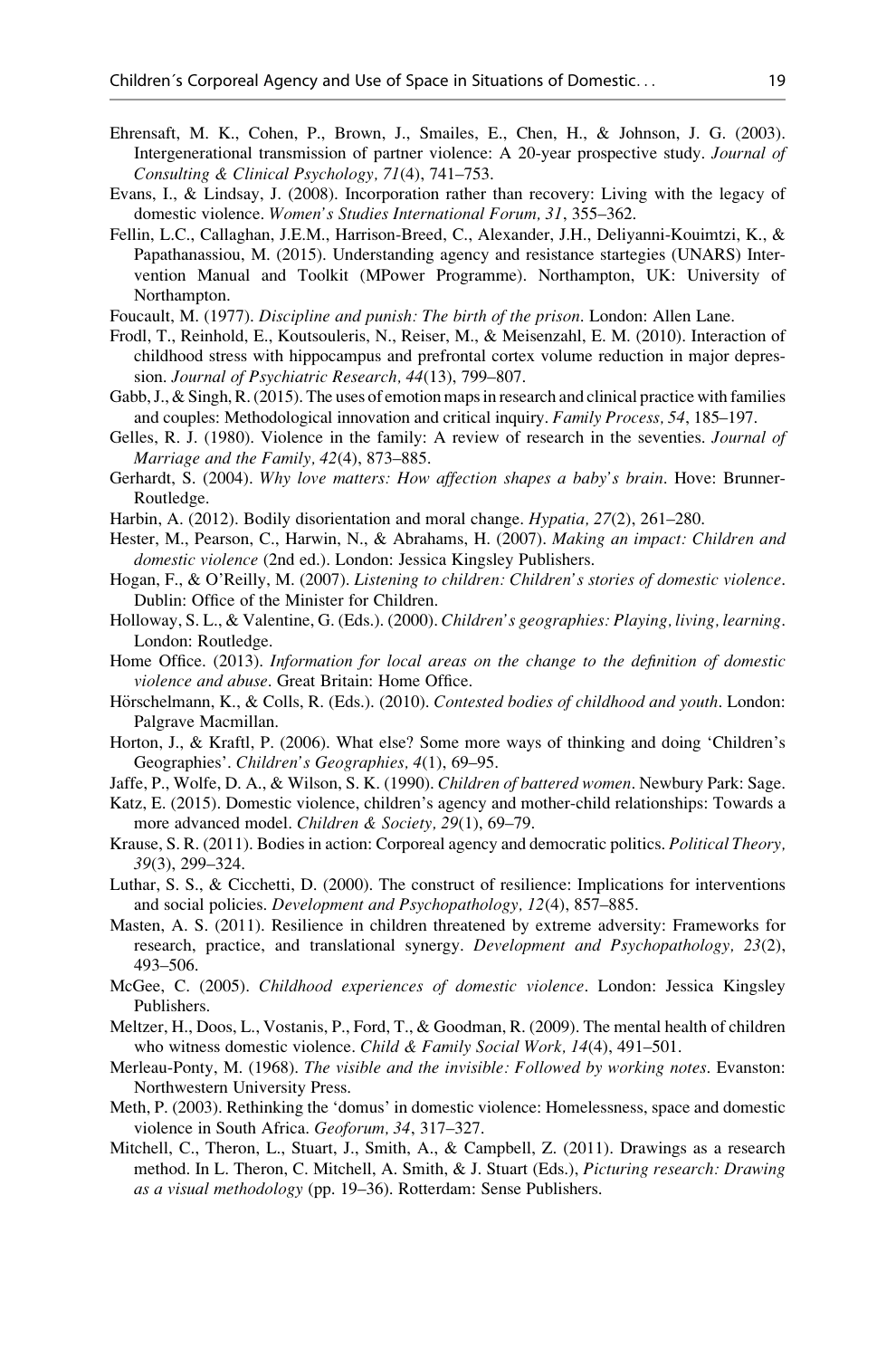- <span id="page-19-0"></span>Morrow, V. (2001). Using qualitative methods to elicit young people's perspectives on their environments: Some ideas for community health initiatives. Health Education Research, 16(3), 255–268.
- Mullender, A., Hague, G., Imam, U., Kelly, L., Malos, E., & Regan, L. (2003). Children's perspectives on domestic violence. London: Sage.
- Osofsky, J. D. (1995). The effects of exposure to violence on young children. American Psychologist, 50(9), 782–788.
- Øverlien, C. (2011). Women's refuges as intervention arenas for children who experience domestic violence. Child Care in Practice, 17(4), 375–391.
- Øverlien, C. (2012). Narrating the good life–children in shelters for abused women talk about the future. Qualitative Social Work, 11(5), 470–485.
- Pears, K. C., & Capaldi, D. M. (2001). Intergenerational transmission of abuse: A two-generational prospective study of an at-risk sample. Child Abuse and Neglect, 25(11), 1439–1461.
- Powell, D. S., Batsche, C. J., Ferro, J., Fox, L., & Dunlap, G. (1997). A strength-based approach in support of multi-risk families principles and issues. Topics in Early Childhood Special Education, 17(1), 1–26.
- Prosser, J., & Loxley, A. (2008). Introducing visual methods. NCRM Methodological Review. [http://eprints.ncrm.ac.uk/420/.](http://eprints.ncrm.ac.uk/420/)
- Punch, S. (2000). Children's strategies for creating playspaces: Negotiating independence in rural Bolivia. In S. L. Holloway & G. Valentine (Eds.), Children's geographies: Playing, living, learning (pp. 48–62). London: Routledge.
- Repetti, R. L., Taylor, S. E., & Seeman, T. E. (2002). Risky families: Family social environments and the mental and physical health of offspring. Psychological Bulletin, 128(2), 330–366.
- Rothschild, B. (2000). The body remembers: The psychophysiology of trauma and trauma treatment. London: W.W. Norton.
- Rydstrøm, H. (2003). Encountering "hot" anger: Domestic violence in contemporary Vietnam. Violence Against Women, 9(6), 676–697.
- Sapolsky, R. M. (2000). The possibility of neurotoxicity in the hippocampus in major depression: A primer on neuron death. Society of Biological Psychiatry, 48, 755–765.
- Sapolsky, R. M. (2004). Why Zebras don't get ulcers (3rd ed.). New York: Henry Holt and Company.
- Shonkoff, J. P., & Garner, A. S. (2012). The lifelong effects of early childhood adversity and toxic stress. Pediatrics, 129, 232–246.
- Sixsmith, J. (1986). The meaning of home: An exploratory study of environmental experience. Journal of Environmental Psychology, 6, 281–298.
- Sixsmith, A., & Sixsmith, J. (1991). Transitions in home experience in later life. Journal of Architecture and Planning Research, 8(3), 20–24.
- Skelton, T. (2008). Research with children and young people: Exploring the tensions between ethics, competence and participation. Children's Geographies, 6(1), 21–36.
- Swanston, J., Bowyer, L., & Vetere, A. (2014). Towards a richer understanding of school-age children's experiences of domestic violence: The voices of children and their mothers. Clinical Child Psychology and Psychiatry, 19(2), 184–201.
- Thompson, R. A., & Calkins, S. D. (1996). The double-edged sword: Emotional regulation for children at risk. Development and Psychopathology, 8(1), 163-182.
- Trawick, M. (2007). Freedom to move: A bike trip with Menan. In K. Malone (Ed.), Child space: An anthropological exploration of young people's use of space (pp. 21–40). New Delhi: Concept Publishing Company.
- Unterhalter, E. (2012). Inequality, capabilities and poverty in four African countries: Girls' voice, schooling, and strategies for institutional change. Cambridge Journal of Education, 42(3), 307–325.
- Vythilingam, M., Heim, C., Newport, J., Miller, A. H., Anderson, E., Bronen, R., Brummer, M., Staib, L., Vermetten, E., Charney, D. S., Nemeroff, C. B., & Bremner, J. D. (2002). Childhood trauma associated with smaller hippocampal volume in women with major depression. American Journal of Psychiatry, 159(12), 2072–2080.